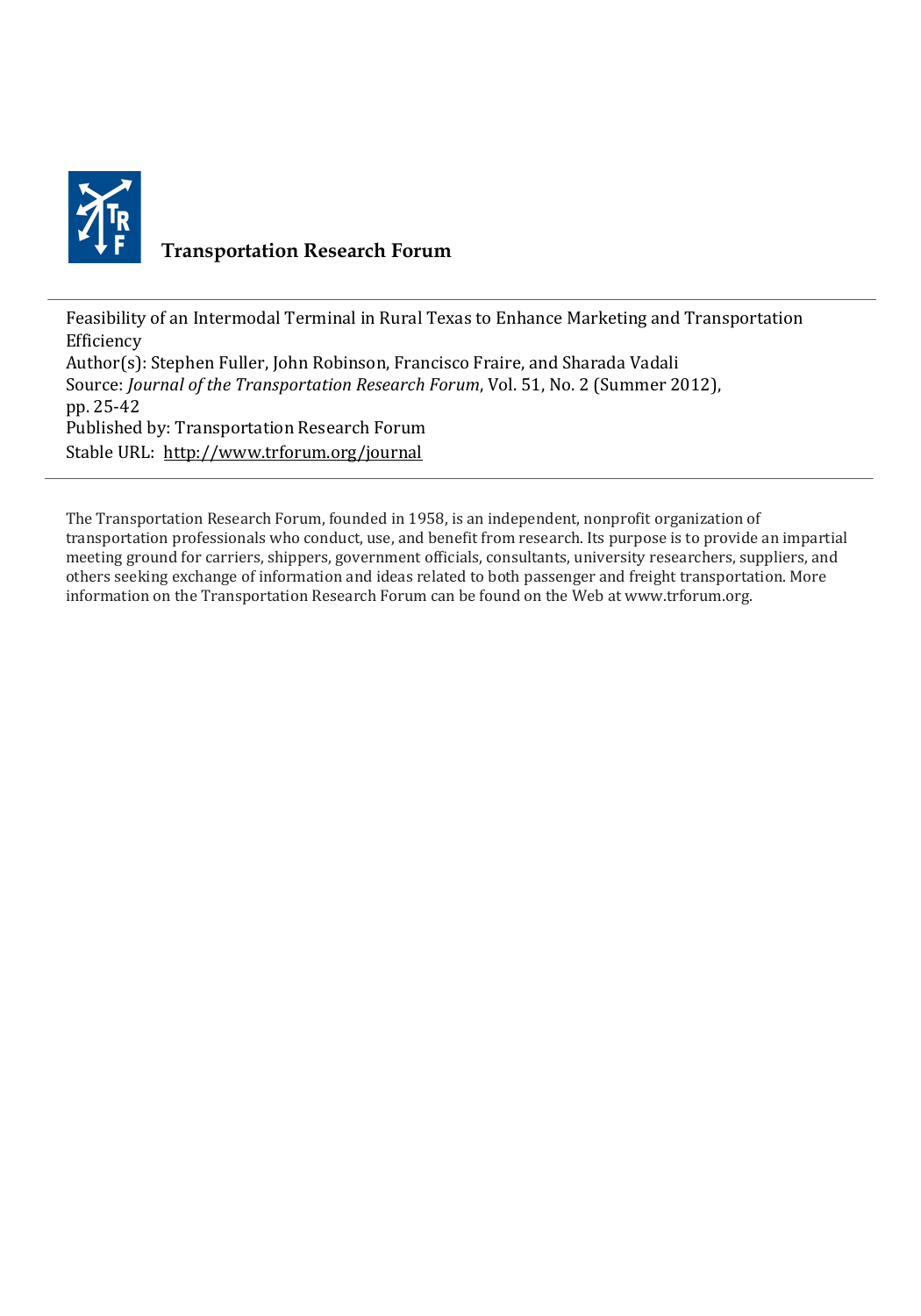# **Feasibility of an Intermodal Terminal in Rural Texas to Enhance Marketing and Transportation Efficiency**

#### **by Stephen Fuller, John Robinson, Francisco Fraire, and Sharada Vadali**

*This study examines the economic feasibility of investment in an intermodal terminal in west Texas and its implications for reducing roadway maintenance costs and CO2 emissions. The study focuses on cotton, a leading agricultural commodity in Texas, which is highly dependent on the international market and truck transport from west Texas to the Dallas-Fort Worth complex for purposes of accessing containerized railroad transportation to West Coast ports. Analyses were accomplished with a spatial model of the U.S. cotton industry that features details regarding cotton handling, storage, and transportation activities. The analyses indicate an intermodal terminal in west Texas'intensive cotton-production region to be economically viable, attracting nearly 30% of Texas' average cotton production. Implementation of an intermodal terminal in west Texas would annually reduce truck travel on state roadways and lower pavement maintenance expenditure by approximately \$1 million and reduce CO2 emissions by 42% to 47%.*

## **introduction**

This study examines the feasibility of investment in an intermodal terminal in west Texas and its implications for reducing roadway maintenance costs and  $CO<sub>2</sub>$  emissions. The study focuses on cotton, a leading agricultural commodity in Texas, which is highly dependent on the international market and on truck transport from west Texas to the Dallas-Fort Worth complex to access containerized railroad transportation to West Coast ports. Conceptually, an intermodal terminal in west Texas would allow cotton to access the intermodal system near its production location, removing the need for truck transport into the Dallas-Fort Worth metropolitan area. The assembly of cotton into the Dallas-Fort Worth railroad hub is at distances of up to 335 miles. Therefore, truck miles, roadway maintenance, and  $CO_2$  emissions may be significantly decreased by the introduction of an intermodal terminal in west Texas, the locus for Texas' cotton production.

The objectives of this study are to (1) determine the economic feasibility of an intermodal terminal in the intensive cotton-production region of west Texas and evaluate the sensitivity of the intermodal terminal's feasibility to selected exogenous forces, (2) estimate reduced roadway maintenance expenditure resulting from investment in the terminal, and (3) estimate reduction in  $CO<sub>2</sub>$  emissions associated with the intermodal terminal and the value of the reduced emissions.

Many of the analyses were accomplished with a spatial model of the U.S. cotton industry that features cotton handling, storage, and transport activities that link cotton gins to warehouses and ultimately to intermodal terminals, domestic textile mills, U.S. port areas, and border-crossing locations.

#### **BACKGROUND**

The transport and logistics system serving the U.S. cotton industry has undergone important changes as a result of the demise of the domestic textile industry and the corresponding growth in cotton exports. Currently, exports comprise nearly 80% of annual cotton disappearance (Figure 1).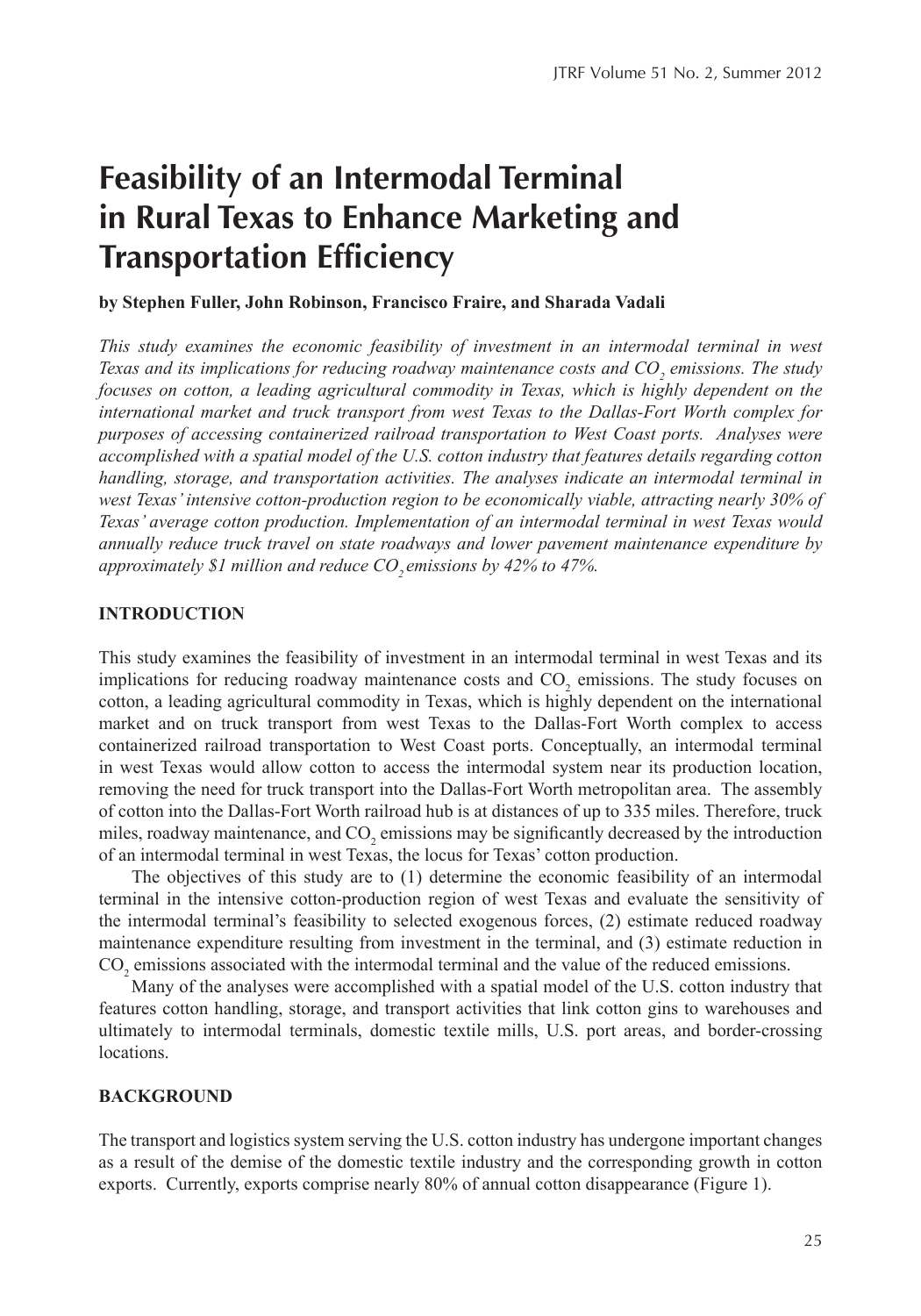

**Figure 1: Domestic U.S. Cotton Use and U.S. Exports 1985/86–2010/11**

Source: U.S. Department of Agriculture (2010)

Cotton that had historically been transported by truck and railcar to southeast U.S. textile mills is now largely routed to export via the U.S. West Coast, Gulf of Mexico, southeast ports, and the Mexican border. Fuller, Park and Robinson (2007) show Texas, the leading cotton-producing state, ships the majority of its export-destined cotton to West Coast ports (Long Beach/Los Angeles). Nationally, about 48% of U.S. cotton is exported via West Coast ports, with the Gulf of Mexico and East Coast ports handling about 17% and 16%, respectively, and border-crossing locations accommodating about 19% of exports (WISERtrade 2009). All cotton exported from U.S. ports is in marine containers, and because of unequal trade flows between Asia and the United States, considerable U.S. cotton is backhauled in containers to Asian textile mills. Unfortunately, the intense cotton-producing regions in Texas are geographically remote and cannot efficiently access the westward flow of empty containers to West Coast ports.

## **REVIEW OF LITERATURE**

A review of literature indicated few efforts to construct spatial models of the U.S. cotton industry. However, spatial equilibrium models of the international grain economy have been successively employed by Fellin, Fuller, Kruse, Meyers, and Womack (2008), and Wilson, Dahl, Taylor, and Woo (2007) to analyze grain transportation issues. These models will serve as a prototype for the spatial cotton model constructed for this study.

The economic feasibility of an intermodal terminal was previously examined by the Upper Great Plains Transportation Institute (2007), which investigated a terminal featuring container/ trailer intermodal services in rural Minnesota and North Dakota. Vachal and Berwick (2008) examined the feasibility of using a container-on-barge facility to export Illinois grain to Asia, and the Minnesota Department of Agriculture and Wilbur Smith Associates (2008) examined the feasibility of investments in intermodal terminals on short-line and regional railroads in the Midwest.

The west Texas intermodal terminal investigated in this study is expected to reduce roadway maintenance cost since cotton will enter the intermodal stream near its production area rather than routed to distant intermodal facilities in Dallas-Ft. Worth. Therefore, there is interest in examining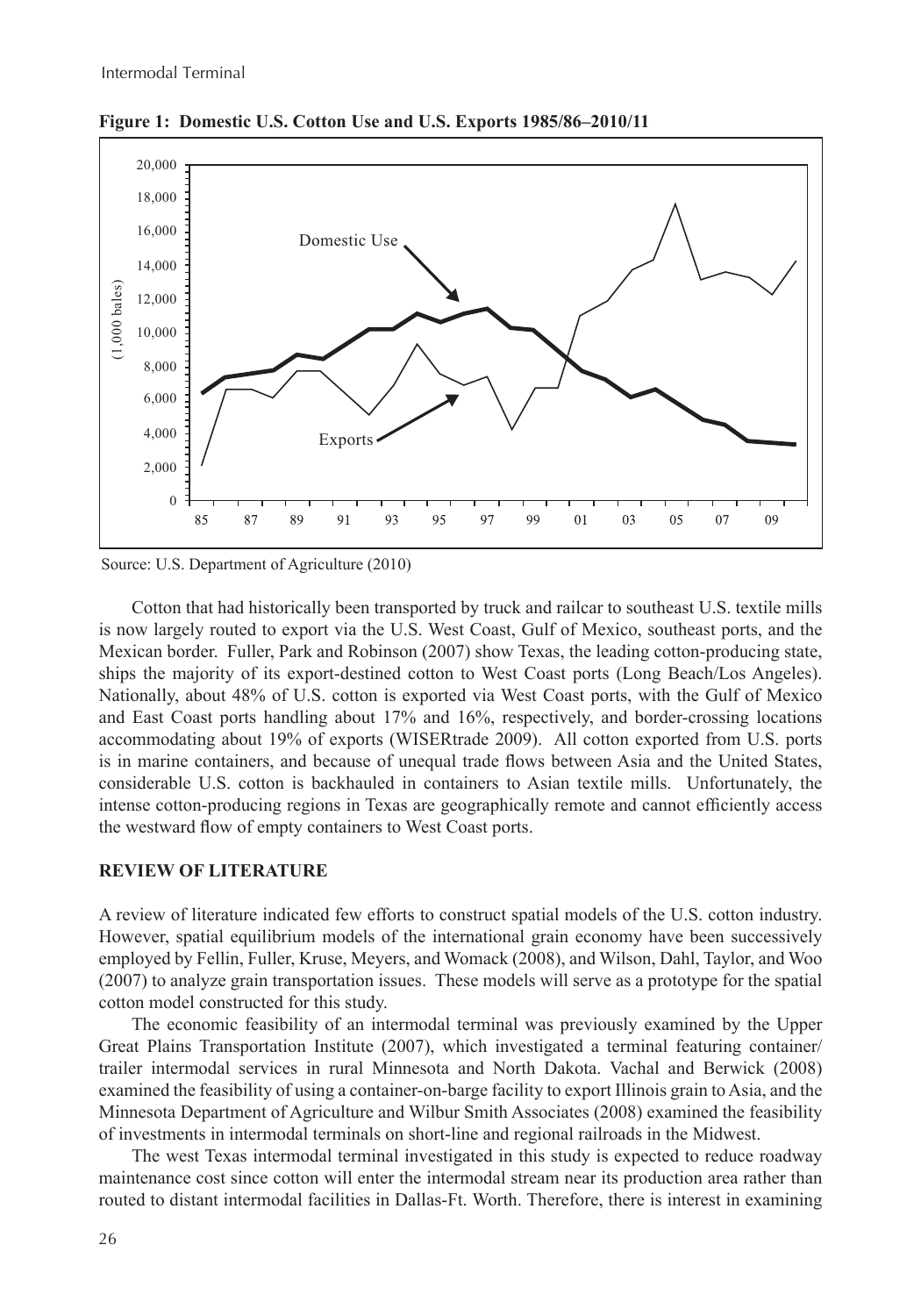previous studies that measure road maintenance costs. The Washington State Department of Transportation (2003) estimated increased road maintenance costs resulting from abandonment of a railroad in eastern Washington, and related studies by Babcock, Bunch, Sanderson, and Witt (2003a, 2003b) estimated road damage costs resulting from the proposed abandonment of short-line railroads serving Kansas using a pavement-damage model by Tolliver and HDR Engineering, Inc. (2000). Warner and Terra (2006) estimated the reduction in pavement damage to Texas roadways that result from the operation of the state's short-line railroads using a method outlined by Bitzan and Tolliver (2001). They estimated pavement damage to rural interstate highways was 12.7 cents per truck-mile, while the pavement damage to rural major collectors was estimated at 30.5 cents per truck-mile. After considering federal and state fuel taxes paid by trucks, the uncompensated road damage was estimated at 5.03 cents per truck-mile for rural interstate highways and 22.83 cents per truck-mile on rural major collectors.

Andrieu and Weiss  $(2008)$  review methods and tools available for the measurement of  $CO$ , for major transport modes under alternative operating conditions and, following the approach by McKinnon (2007), show how the calculated emission parameters may be adjusted to reflect the truck's capacity utilization (backhaul frequency). The EPA's Office of Transportation and Air Quality (EPA 2010) recently developed a modeling system titled the *Motor Vehicle Emissions Simulator* (MOVES), which estimates emissions from cars, trucks, and motorcycles. It shows the average atmospheric emission rates for Class 8 trucks (heavy-duty trucks) is about 2,000 grams of  $CO$ , per mile at average speeds of 50 to 60 miles per hour. In addition, analysis shows that emissions are affected by truck capacity utilization (backhaul frequency) through its impact on fuel use. Franzese, Knee, and Slezak (2009) estimate the effect of load size (frequency of empty haul) on fuel efficiency of Class 8 trucks, and the analyses suggest the reasonableness of the rule of thumb "each additional 10,000 pounds of payload decreases fuel economy about 5%." The Federal Railroad Administration (USDOT 2009) provides a comparative evaluation of rail and truck fuel efficiency for 23 competing moves. Eleven of the moves compared fuel efficiency of trucks with double-stack container cars for moves ranging from 294 to 2,232 miles, with results indicating rail transport was 2.2 to 5.5 times more fuel efficient than trucks.

## **MODEL**

The cotton spatial model developed for this study is a cost-minimizing, transshipment model that links gins, warehouses, domestic textile mill regions, inland intermodal terminals, and U.S. ports and border-crossing locations (Figure 2). Although farms are included in Figure 2, the cotton supply chain represented in the developed model originates at gins since farm-level supplies have no direct bearing on study objectives. New-crop cotton supply in the spatial model is generated in the first quarter of the crop year at gins while the carry-in stocks from the previous year are largely held at inland warehouses. Cotton gins ship new crop production by truck (flatbed/van) to nearby inland warehouses.

Inland warehouses ship to domestic mills, border-crossing export locations (Canada, Mexico), inland transload warehouses, inland intermodal terminals, port transload warehouses, and dockside intermodal terminals (Figure 2). Transload warehouses (inland, port) typically receive cotton by truck (flatbed/vans) and then place it into containers, which are drayed to nearby intermodal terminals (inland, dockside). If the inland warehouse has loaded a container, chassis, and truck combination, it may be directly transported to an inland intermodal terminal where it is loaded to a double-stack car for transport to a dockside intermodal terminal, or the container of cotton may be transported directly to a dockside intermodal terminal for loading to a container ship (Figure 2). Truck transportation dominates except for links between inland intermodal terminals, and dockside intermodal terminals which involve the containerized rail movements, and on selected routes between inland warehouses and ports and border-crossing locations where rail transport (boxcar)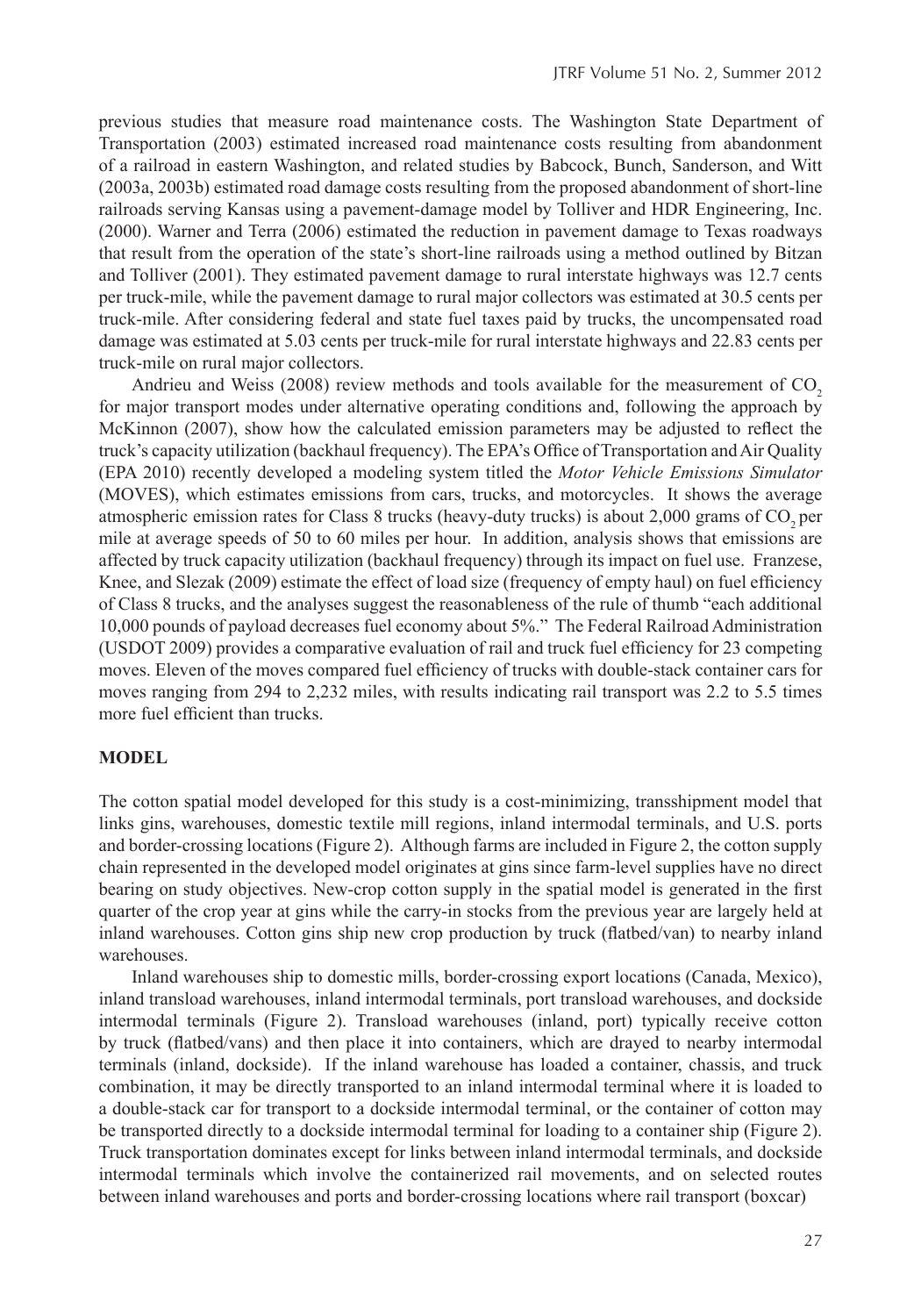**Figure 2: Cotton Supply Chain**



has a limited role. Trucking and rail linkages in the developed model are without constraints since cotton haulage was small as compared with all transport activity.

In the developed model, domestic cotton demands are fixed in U.S. demand regions (domestic textile mill), and foreign demands are fixed at U.S. ports and border-crossing locations (Figure 2). Cotton handling and storage costs in the model are incurred at inland and transload warehouses, while handling costs are incurred at all intermodal facilities, ports, and border-crossing locations. Plant capacity constraints are included for each gin and inland and transload warehouse; however, intermodal terminals (inland, dockside) and border crossings have no capacity constraints since cotton is a small portion of total volume at these sites (Figure 2).

Table 1 includes the definition of subscripts, parameters, and variables in the following mathematical description of the cost-minimizing, transshipment model:

(1) Objective function:

Min 
$$
\sum_i \sum_w \sum_t c_{iw} X_{ivt} + \sum_w \sum_n \sum_s \sum_t c_{wnst} X_{wnst} + \sum_w \sum_t \sum_t c_{wlt} X_{wlt} +
$$
  
\n $\sum_w \sum_k \sum_s \sum_t c_{wkst} X_{wkst} + \sum_j \sum_m \sum_s \sum_t c_{jmst} X_{jmst} + \sum_k \sum_n \sum_t c_{kn} X_{knt} +$   
\n $\sum_w \sum_t c_{sw} H_{wt}$ 

- (2) Quarterly demand constraints:
	- 2a.  $\sum_{w} \sum_{s} X_{wnst} + \sum_{k} X_{knt} \ge D_{nt}$ , for all *n*, *t*. 2b.  $\sum_{w} \sum_{w} \ge D_{u}$ , *f* or all *l*, *t*. 2c.  $[(\sum_{ii} S_{it} + \sum_{w} H_{w0}) - (\sum_{n} \sum_{i} D_{nt} + \sum_{i} \sum_{i} D_{li})] \cdot \gamma_u \leq \sum v \in \sum_{i} \delta_v H_{j4},$  for all u.
- (3) Quarterly supply constraints:

$$
\sum_{w} X_{iwt} \leq S_{it}, for all i, t.
$$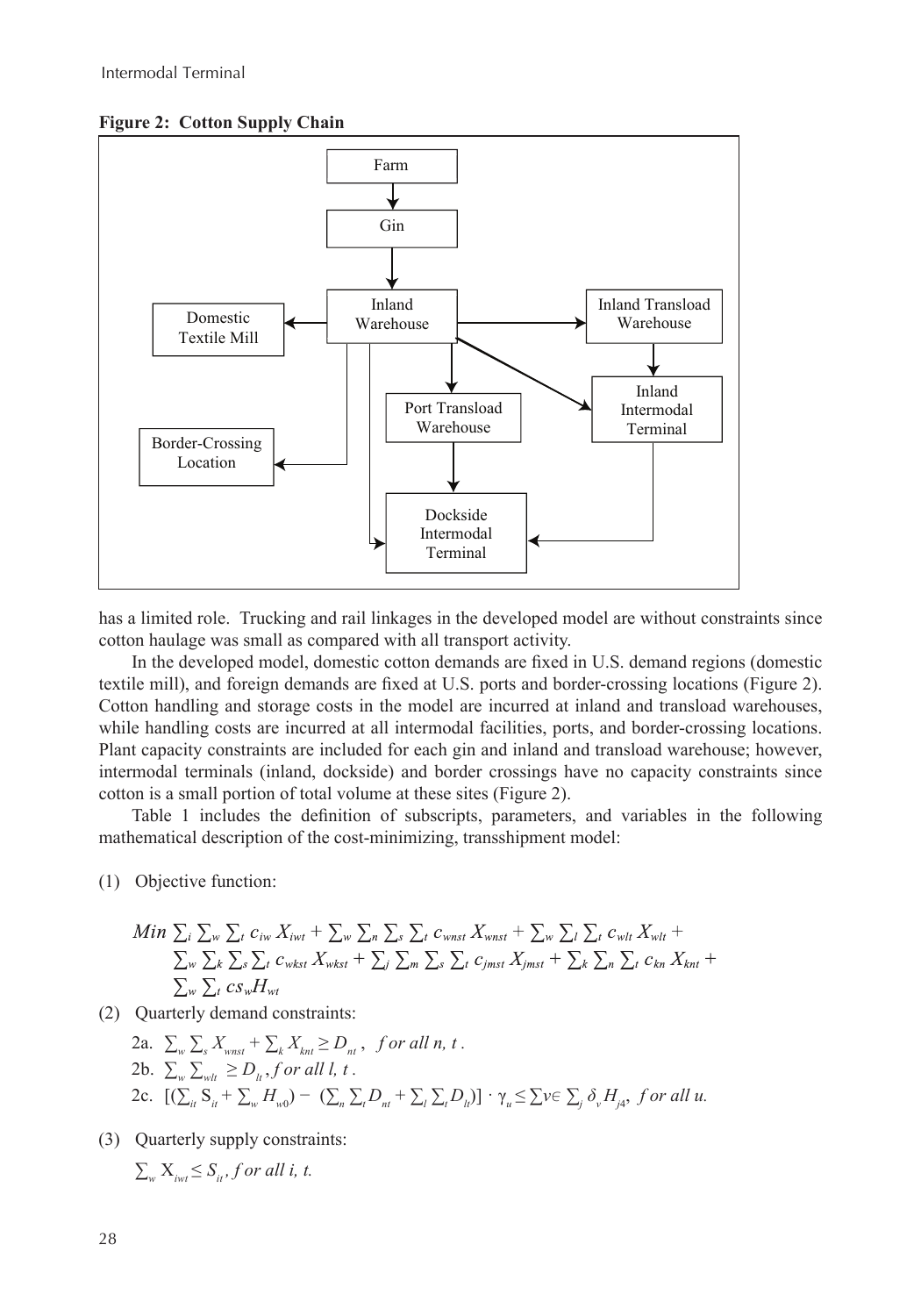- (4) Warehouse shipment balance constraint:  $\sum_{n}\sum_{s}X_{jnst} + \sum_{l}X_{jlt} + \sum_{s}\sum_{s}X_{jkst} + \sum_{m}\sum_{s}X_{jmst} + H_{jt} - H_{j^2t-1} \leq$  $\sum_i X_{ijt}$ , f or all *t* and  $j \subset w$ .
- (5) Transloading warehouse balance constraint:  $\sum_{n}\sum_{s}X_{mnst} + \sum_{l}X_{mlt} + \sum_{k}\sum_{s}X_{mkst} + H_{mt} - H_{m^{2}t-1} - \sum_{j}\sum_{s}X_{jmst} \le$  $\sum_{i} X_{i m t}$ , for all *t* and  $m \subset w$ .
- (6) Quarterly intermodal terminal shipment balance constraints:  $\sum_{n} X_{knt} \leq \sum_{w} \sum_{s} X_{wkst}$ , for all  $k$ ,  $t$ .
- (7) Quarterly warehouse storage capacity constraints:  $H_{wt} \leq$  *Capacity<sub>wt</sub>*, *f or all w*, *t*.
- (8) Non-negativity constraint:

 $X_{_{\text{iwt}}}, X_{_{\text{wnst}}}, X_{_{\text{wl}}}, X_{_{\text{wkst}}}, X_{_{\text{jmst}}}, X_{_{\text{knt}}}, H_{_{\text{w,t}}} \ge 0$ , for all i, j, k, l, m, n, s, t.

**Table 1: Subscripts, Parameters and Variables in Formulated Model**

| Subscripts:            |                                                                                                       |
|------------------------|-------------------------------------------------------------------------------------------------------|
| t                      | Quarter (Q1, Q2, Q3, Q4)                                                                              |
| $\mathbf{i}$           | U.S. excess supply location $(i = 1, 2, 3, , 811)$                                                    |
| 1                      | U.S. excess demand locations $(l = 1, 2, 3, , 11)$                                                    |
| W, 1, m                | Originating warehouses ( $w = 1, 2, 3, , 415$ )                                                       |
|                        | $j$ are originating warehouses that may not transload<br>$m$ are transloading facilities              |
| k                      | Inland intermodal terminals $(k=1, 2, 3, 4)$                                                          |
| n                      | U.S. ports and border crossings $(n = 1, 2, 3, , 17)$                                                 |
| S                      | Inland modes of transportation $(s = 1, 2, , 5)$                                                      |
| u                      | U.S. regions ( $u = 1, 2, 3, 4$ )                                                                     |
| V                      | U.S. states ( $v = 1, 2, 3, , 17$ )                                                                   |
| <b>Parameters:</b>     |                                                                                                       |
| C                      | Transportation and handling cost per metric ton for truck, railroad,<br>and ship modes as appropriate |
| <b>CS</b>              | Storage cost per metric ton                                                                           |
| Capacity <sub>wt</sub> | Maximum storage capacity at warehouse $w$ in quarter $t$                                              |
| $\delta_{\rm v}$       | Indicator variable for state $v$ ( $\delta$ = {0,1})                                                  |
| $\gamma_{\rm u}$       | Final quarter storage for region $u$                                                                  |
| Variables:             |                                                                                                       |
| $S_{it}$               | U.S. excess supply in quarter $t$ at location $i$                                                     |
| $D_{n}$                | Excess demand at U.S. port <i>n</i> (foreign excess demand)                                           |
| $D_1$                  | Excess demand at U.S. mill l                                                                          |
| $H_{wt}$               | Storage in quarter $t$ at warehouse $w$                                                               |
| X                      | Cotton flow in metric tons between nodes                                                              |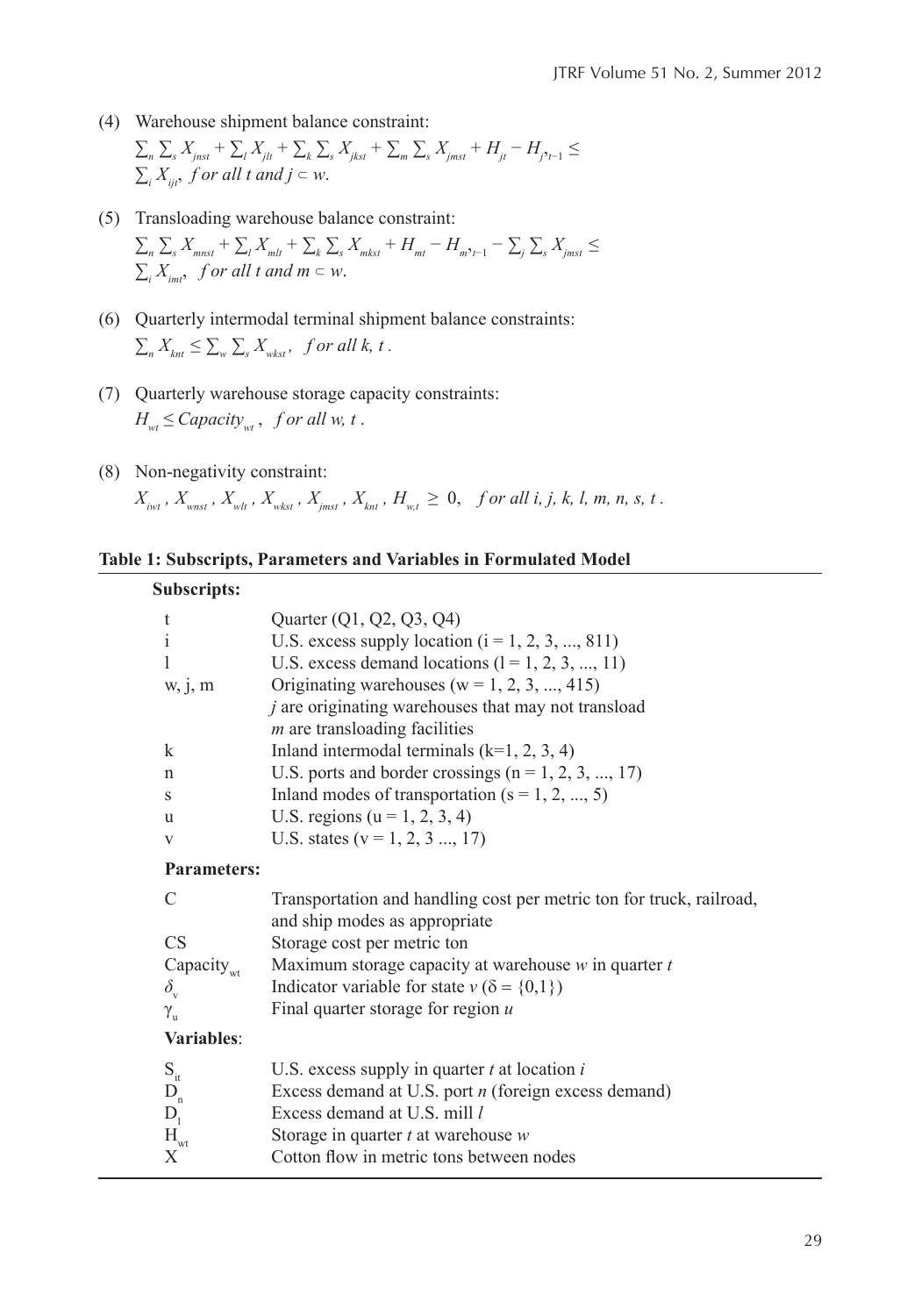Equation 1 minimizes the costs (C) associated with handling, storage (*H*), and transportation (*X*) of baled cotton that originates at U.S. gins over the four quarters of a crop year that extends from August 1 through July 31. The letter *t* identifies the quarter, where  $t = Q1$  corresponds to the initial quarter of the crop year when harvest commences.

The model allows cotton to be routed from gins  $(i=811)$  to inland warehouses ( $w=415$ ) and then, for export-destined cotton, to transloading warehouses (*m*=37) and inland intermodal terminals (*k*=4), before arriving at ports and border crossings (*n*=17).

Further, the model allows for direct shipment from inland warehouses to domestic mill demand regions (*l=*11), and to ports and border crossings (*n=*17). Cotton can be transported via five transportation alternatives (*s*=5). Railroad boxcar and intermodal (containers) shipments are included on selected corridors, while three truck assembly alternatives are included. The trucking possibilities include (1) truck, chassis, container combination (source-loaded) (2) flatbed/van shipments and (3) flatbed/van shipments with backhauls on selected routes. All transportation arcs are without constraints. Lastly, storage in inland warehouses and transloading warehouses is allowed in all four quarters.

Equation 2a is a demand constraint requiring the shipment of predetermined quantities per quarter to ports and border crossings (*n*), while Equation 2b is a constraint requiring predetermined quantities per quarter to domestic mill demand regions (*l*=11). The third demand equation (Equation 2c) specifies the ending stocks  $(H_i)$  in four regions  $(u)$ . These regions are the mid-south, southeast, southwest, and west. Each region contains several states  $(v)$ . Therefore, given that  $d_v = 1$  when state *s* belongs to region *u,* and zero otherwise, the equation distributes the excess supply into the model according to the proportions specified by  $g_{\mu}$ , while allowing each warehouse's storage of cotton to be determined endogenously.

Equation 3 describes a gin plant's maximum output of baled cotton.

The inland warehouse and the transload warehouse represent two types of warehouses ( $w = j$ *+ m*), whose distinction is their ability to receive (*m*) or not receive (*j*) baled cotton shipments from other warehouses. Inland warehouses are located in proximity to cotton production and receive cotton from area gins. Transloading warehouses receive from inland warehouses and gins. Transloading warehouses in proximity of inland intermodal terminals are inland transload warehouses (Figure 2), while those near a port are identifed as port transloading warehouses. Equation 4 constrains the sum of quarterly shipments from inland warehouses to intermodal terminals (*k*), transloading terminals  $(m)$ , ports  $(n)$ , and mills  $(l)$ , and constrains storage for the next period  $(H_t)$  to be no more than the incoming new-crop quarterly supplies  $(X_{ii})$  plus carry-in storage stock  $(H_{i-1})$ , where  $H_{i,0}$  refers to the stocks carried in from the previous year.

Equations 5 and 6 are similarly interpreted for the transloading warehouses and intermodal terminals, respectively. The transloading warehouses are a subset of the regular warehouses. Thus, Equation 5 applies only to the transloading warehouses and is in place of Equation 4. Equation 7 constrains the quarterly storage in warehouses to not exceed their capacity, and equation 8 is the standard non-negativity constraint in linear programming.

The specified model includes 811 gins and 415 originating warehouses located in 17 states (Alabama, Arizona, Arkansas, California, Florida, Georgia, Kansas, Louisiana, Mississippi, Missouri, New Mexico, North Carolina, Oklahoma, South Carolina, Tennessee, Texas, and Virginia). Four major intermodal terminals serve the cotton industry, and these include Memphis, Dallas, Houston, and Lubbock. The Lubbock operation is currently privately operated, comparatively small, and available to few cotton shippers. The analysis focuses on construction of an intermodal terminal in Lubbock that is capable of accommodating all area shippers seeking its service. Trade sources indicate the current Lubbock operation would close if a modern facility were available.

Thirty-seven transloading warehouses operate in the inland intermodal terminal centers and receive truck-delivered cotton (flatbed/van) from originating warehouses and gins. In addition, inland intermodal terminals operate in conjunction with selected port areas that receive containers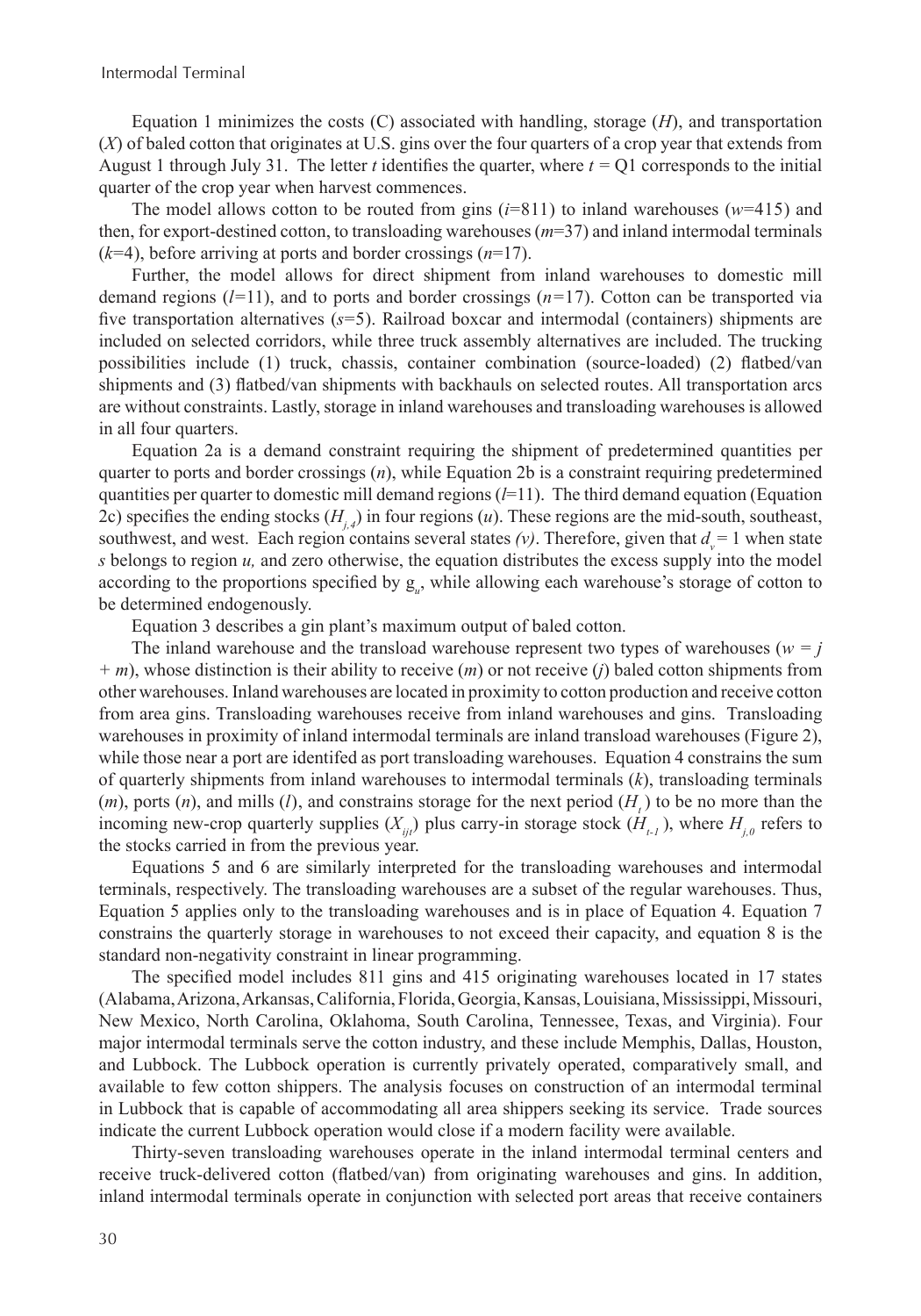of rail-transported cotton from these terminals. The dockside intermodal terminals that receive rail-transported cotton are at the following locations: California (Los Angeles/Long Beach and San Francisco), Georgia (Savannah), Louisiana (New Orleans), South Carolina (Charleston), Texas (Galveston/Houston), Washington (Seattle), and Virginia (Norfolk). Additional ports are located in Alabama (Mobile), Florida (Everglades/Jacksonville), Mississippi (Gulfport), and Texas (Freeport).

All ports in the model feature a transload warehouse that receives truck-transported (flatbed/ van) cotton, which is placed in containers and drayed to dockside. In addition, all dockside intermodal terminals may receive source-loaded cotton (containers) that is truck transported from inland warehouses. Border-crossing locations are in Michigan (Detroit), New York (Buffalo), and Texas (Laredo/Harlingen). Eleven domestic mill demand regions are included in the following states: Alabama (two), Georgia (two), North Carolina (two), South Carolina (two), Tennessee (one), Texas (one), and Virginia (one).

Because truck transport is central to the marketing of U.S. cotton, several truck assembly systems are featured in the model. Trucks (flatbeds/vans) assemble baled cotton from gins to inland and transloading warehouses and are central to the shipment of cotton from inland warehouses. Trucks (flatbeds/vans) ship from inland warehouses to domestic mill demand locations, bordercrossing sites, and transloading warehouses at inland and dockside intermodal terminal locations. The transloading warehouses receive truckloads of cotton, which are placed into containers and drayed to intermodal terminals (inland and dockside). The containerized cotton received at inland intermodal terminals is subsequently rail transported (double-stack cars) to dockside, and similarly containerized cotton exiting a port transload warehouse is drayed to dockside for export.

An additional truck assembly system involves a truck, chassis, and container combination (source-loaded), which travels to an inland cotton warehouse where the container is loaded and then transported to an inland intermodal terminal for loading aboard a container car for shipment to a port area. Similarly, truck, chassis, and container (source-loaded) may transport cotton from inland cotton warehouses to dockside. The assembly system involving truck, chassis, and container (source-loaded) removes the need to transship cotton through transloading warehouses, which reduces handling and associated drayage charges.

The model also features a truck assembly system (flatbed/van) that includes truck-backhaul opportunities for cotton moving from inland warehouses in west Texas and Oklahoma to transloading warehouses in the Dallas-Fort Worth intermodal terminal market areas and the Houston and Galveston port areas.

Intermodal transport is central to the movement of cotton to West Coast ports and, to a lesser extent, to East Coast ports. Railroad boxcars are used to transport small quantities from selected inland warehouses to ports and border crossings.

## **DATA**

The following discussion regarding cotton supply and warehousing and the transportation and logistics network relates to data incorporated into the spatial model, while discussion pertaining to intermodal terminal investments and costs, roadway pavement costs, and CO<sub>2</sub> emissions offers insight on data used in combination with the spatial model to accomplish study objectives.

#### **Cotton Supply and Warehousing**

The annual production of baled cotton was generated at the spatial model's gin plant sites based on plant capacity and cotton production in the crop reporting district where the gin plant was located. Carry-in cotton stocks were created at each warehouse based on regional carry-in stock data and warehouse storage capacity. In particular, a gin plant's annual output was determined by allocating a crop reporting district's production to area gin plants based on plant capacity. Temporal output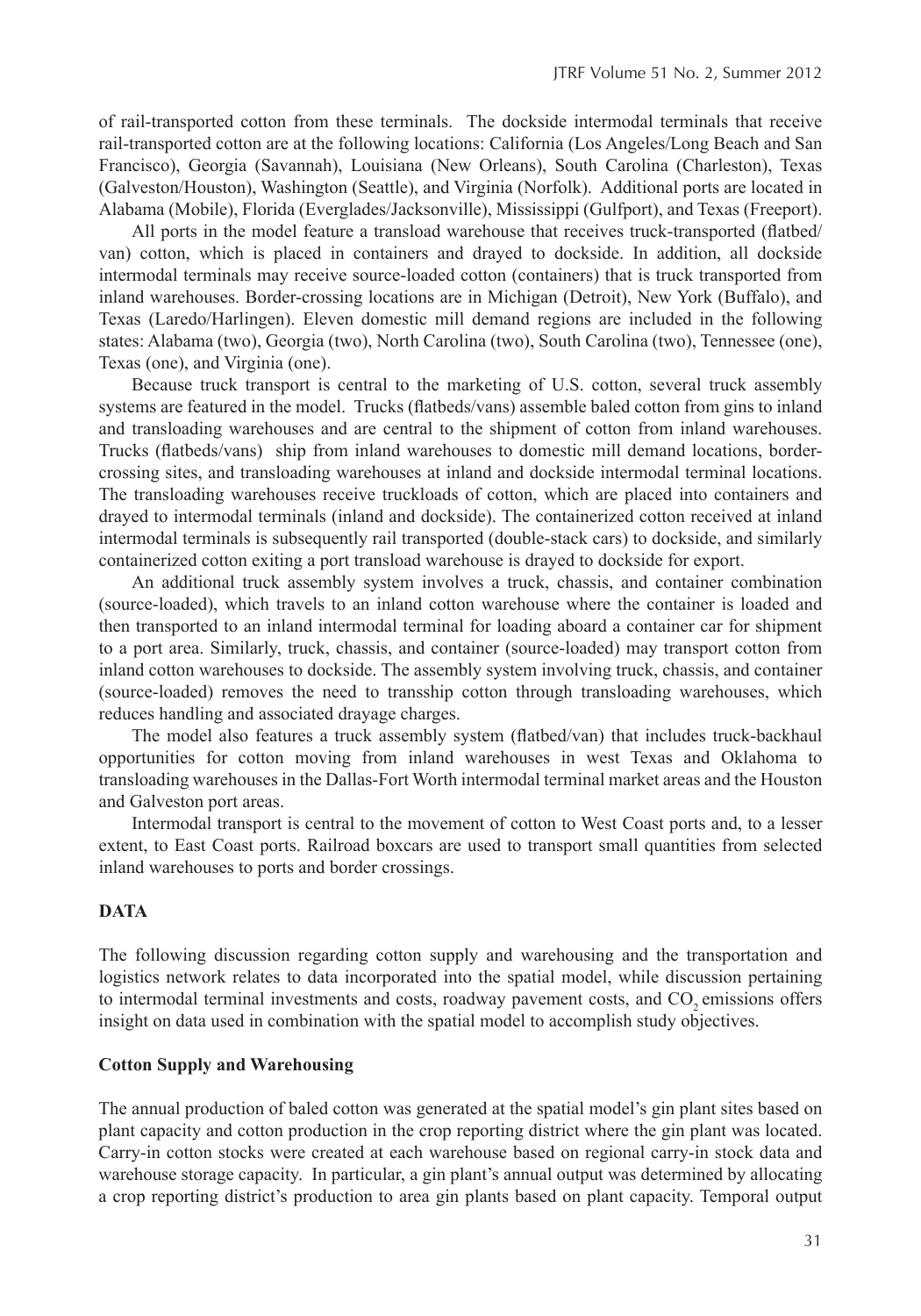of baled cotton at cotton-gin plants was based on data from the regional cotton classing offices. A state's carry-in cotton stocks were distributed among state warehouses based on each warehouse's storage capacity and Intercontinental Exchange (ICE) (2009) data on stored cotton at cotton-futures delivery points.

The gin plant population came from the Cotton Board (2009), and proprietary information on historical gin plant capacity and output was obtained from a national cotton industry organization. The temporal ginning pattern in each production region was approximated with the USDA's (2009c) Agricultural Marketing Service cotton classing office data. Cotton production data by crop reporting district were from the USDA's (2009d) National Agricultural Statistical Service, while the USDA's (2009b) Farm Service Agency was the source of information on the cotton warehouse population and associated warehouse capacity. Data on carry-in cotton stocks were available from the U.S. Census Bureau (2009b), the USDA's (2009a) Economic Research Service *Cotton and Wool Yearbook 2009*, and the Intercontinental Exchange's (2009) *Cotton Certified Stock Report*. The Census Bureau's cotton carry-in stocks data by state were adjusted to reflect the USDA's national carry-in estimate. In addition, the Intercontinental Exchange's data on cotton storage stocks in each of the five cottonfutures delivery markets (Galveston and Houston, Texas; Greenville, South Carolina; Memphis, Tennessee; and New Orleans, Louisiana) were used to allocate carry-in stocks among delivery-point warehouses based on the storage capacity in each delivery market. A state's remaining cotton carryin stocks were allocated among warehouses outside of the futures-market delivery locations based on storage capacity. Individual cotton warehouse handling and storage charges were obtained from a survey of Texas warehouses, Fuller et al. (2007), the Texas Cotton Association (2009), warehouse websites, and a proprietary list constructed by a national cotton industry organization.

Estimates of domestic cotton-mill demand by state were obtained from the U.S. Census Bureau's (2009a) *Current Industrial Reports* on cotton consumption. Employment at broad-woven fabric mills and yarn-spinning mills was used to estimate cotton use for the 11 sub-state domestic demand regions. Employment at U.S. broad-woven fabric and yarn-spinning mills were taken from Manta (2009a, 2009b). Cotton exports via individual ports and border-crossing locations were from WISERtrade (2009).

## **Transportation and Logistics Network**

Truck brokers, freight forwarders, and selected cotton merchants provided information on truck rates connecting warehouses to ports, domestic mills, transload facilities, and intermodal terminals. Information on cotton trucking rates that link gin plants to warehouses was obtained by a telephone survey of 263 Texas, Oklahoma, New Mexico, and Kansas cotton gin plant operators in 2008 and 2009. These data were used to estimate truck rate equations explained by distance of haul where distance was determined by the route that minimized the trucker's drive time, binary variables that accounted for geographic region and distance zones. Further, with scalars provided by industry personnel, the base truck rates—obtained from the estimated rate equations and the drayage charges—were adjusted to reflect fuel surcharges that were based on the U.S. Department of Energy's (USDOE) (2009) *Monthly Retail On-Highway Diesel Prices* for nine U.S. regions. The regional diesel price information yielded truck rates and drayage charges that differed by U.S. region. See Fuller, Robinson, Fraire, and Vadali (2011) for estimated truck rate equations.

Railroad rate and routing data were obtained from the Surface Transportation Board's (STB) (2009) *Public Use Waybill*, selected cotton merchants, freight forwarders, and railroad company personnel. Waybill data on cotton shipments were sparse and generally inadequate to estimate rate equations, however, it provided insight on ranges of rates by shipping location, and with counsel from cotton merchants and railroad industry personnel, representative values were obtained. Some warehouses in the mid-south and Texas plains shipped small quantities of cotton by boxcar to Gulf ports and U.S.-Mexico border-crossing locations. In contrast, large quantities of containerized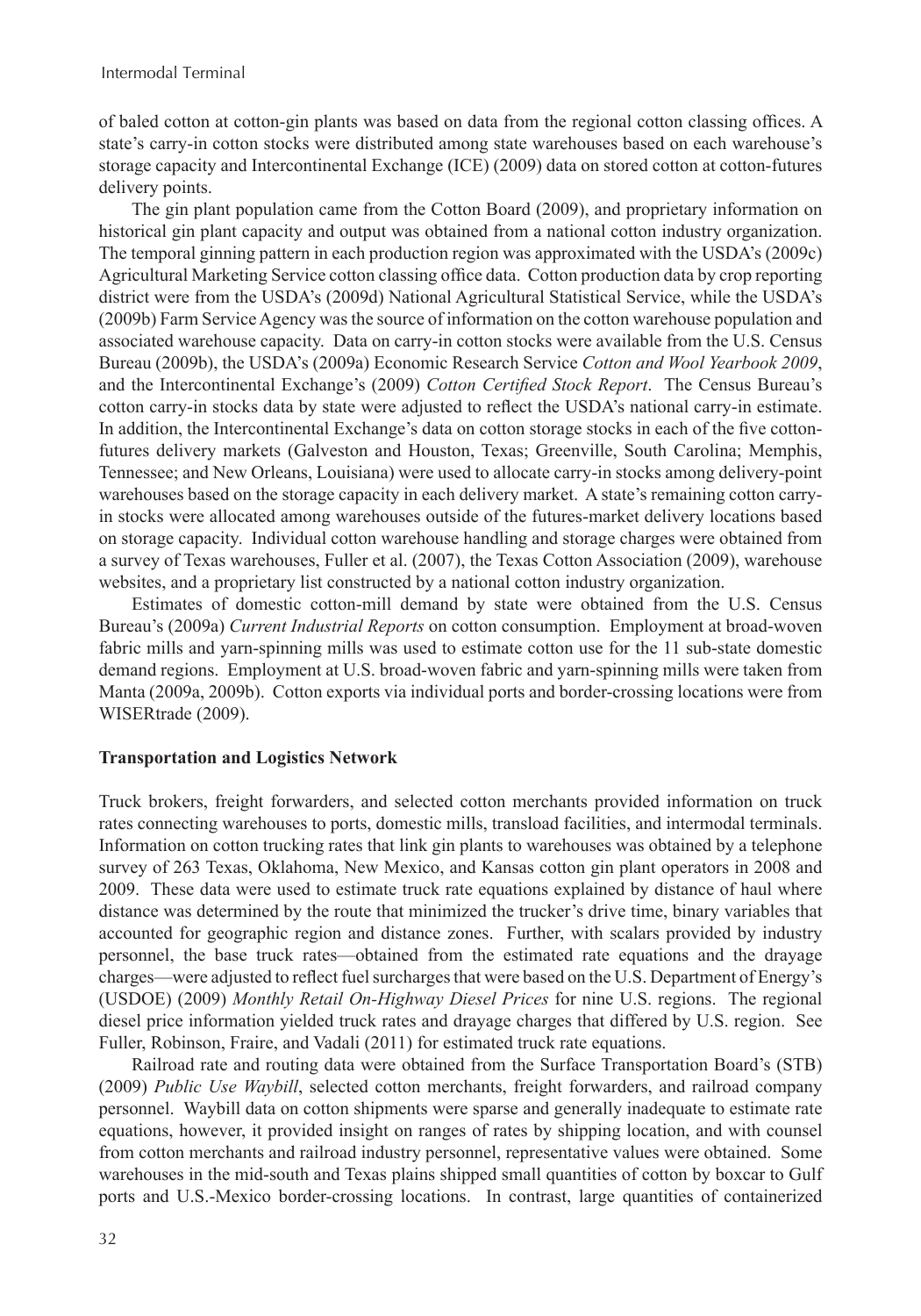cotton were shipped from selected inland intermodal terminals (e.g., Memphis, Dallas-Ft. Worth) to West Coast ports. Typically, intermodal (containerized) shipments were shipped via multicar arrangements and unit trains while boxcar shipments included two cars or less.

#### **Intermodal Terminal Investment and Costs**

Based on a survey of Texas cotton warehouses (Fuller et al. 2007) regarding shipments to various destinations and on regional cotton-production trends, investment levels and costs were estimated for intermodal terminals that shipped 12,000, 14,000, 16,000, or 18,000 containers of cotton per year. Each 40-foot marine container (FEU) holds 88 cotton bales. Information on terminal investment levels and costs were used to estimate a cost-volume model for each terminal size.

Estimated terminal dimensions, terminal investment requirements, and costs were largely based on previous studies. Stewart, Ogard, and Harder (2004) examined intermodal terminal requirements in small and medium-size communities and offered parameters useful in prescribing terminal yard dimensions and associated railroad track. A study by the Michigan Department of Transportation and U.S. Department of Transportation (2008) provided insight on type and number of rail turnouts and costs, as well as information on container parking. Loading space requirements came from the Victoria Transport Policy Institute (2008). Personnel from Wilbur Smith Associates offered information on requirements regarding terminal lighting, lifters, tractors, chassis, and employees based on previous study efforts. Estimated land costs for an intermodal terminal came from the website of the Lubbock Economic Development Alliance (2008), while a study by the Minnesota Department of Agriculture and Wilbur Smith Associates (2008) provided information on investment in truck scales, utilities, lifters, tractors, and chassis. Estimated investment in the 12,000-, 14,000-, 16,000-, and 18,000-container-per-year terminals were \$7.92, \$8.82, \$9.79, and \$10.69 million, respectively (Fuller et al. 2011).

The estimation of depreciation expense, insurance expense, maintenance and repair costs, energy costs, and taxes was partially based on a study by Berwick (2007) of the Upper Great Plains Transportation Institute, who researched intermodal terminals in rural areas and offered insight on computation methods to estimate these costs. Based on the Berwick (2007) study and with selected computational adjustments for location and time period, the annual costs were estimated for the four intermodal terminal sizes. Annual fixed costs for the 12,000-, 14,000-, 16,000-, and 18,000-container-per-year terminals were estimated to be \$2.11, \$2.35, \$2.61, and \$2.85 million, respectively. When the terminals were operating at capacity, the estimated operating costs were \$0.86, \$0.91, \$1.02, and \$1.07 million, respectively. Total cost per handled container ranged from \$248 or \$2.81 per bale for the 12,000-container terminal to \$218 per container or \$2.48 per bale for the 18,000-container terminal (Fuller et al. 2011).

#### **Roadway Pavement Cost**

To estimate the effect on total pavement costs of introducing an intermodal terminal into the west Texas cotton marketing system, the loaded truck-miles *ex ante* and *ex post* the new terminal were calculated with the spatial model. Then these data in combination with marginal pavement cost parameters per loaded truck-mile were converted into total pavement cost estimates.

Pavement cost estimation required use of the Federal Highway Administration's (FHWA) functional roadway classification guidelines (USDOT 2000a) to approximate miles traveled over each functional system and updated marginal pavement cost parameters for each functional roadway classification. Marginal pavement cost for the rural interstate highway (12.7 cents for an 80,000-pound, five-axle truck) was taken from FHWA's *Federal Highway Cost Allocation Study* (USDOT 1997)*.* Dr. Denver Tolliver of the Upper Great Plains Transportation Institute provided previous estimates of pavement costs for principal and minor arterials and collectors. The collected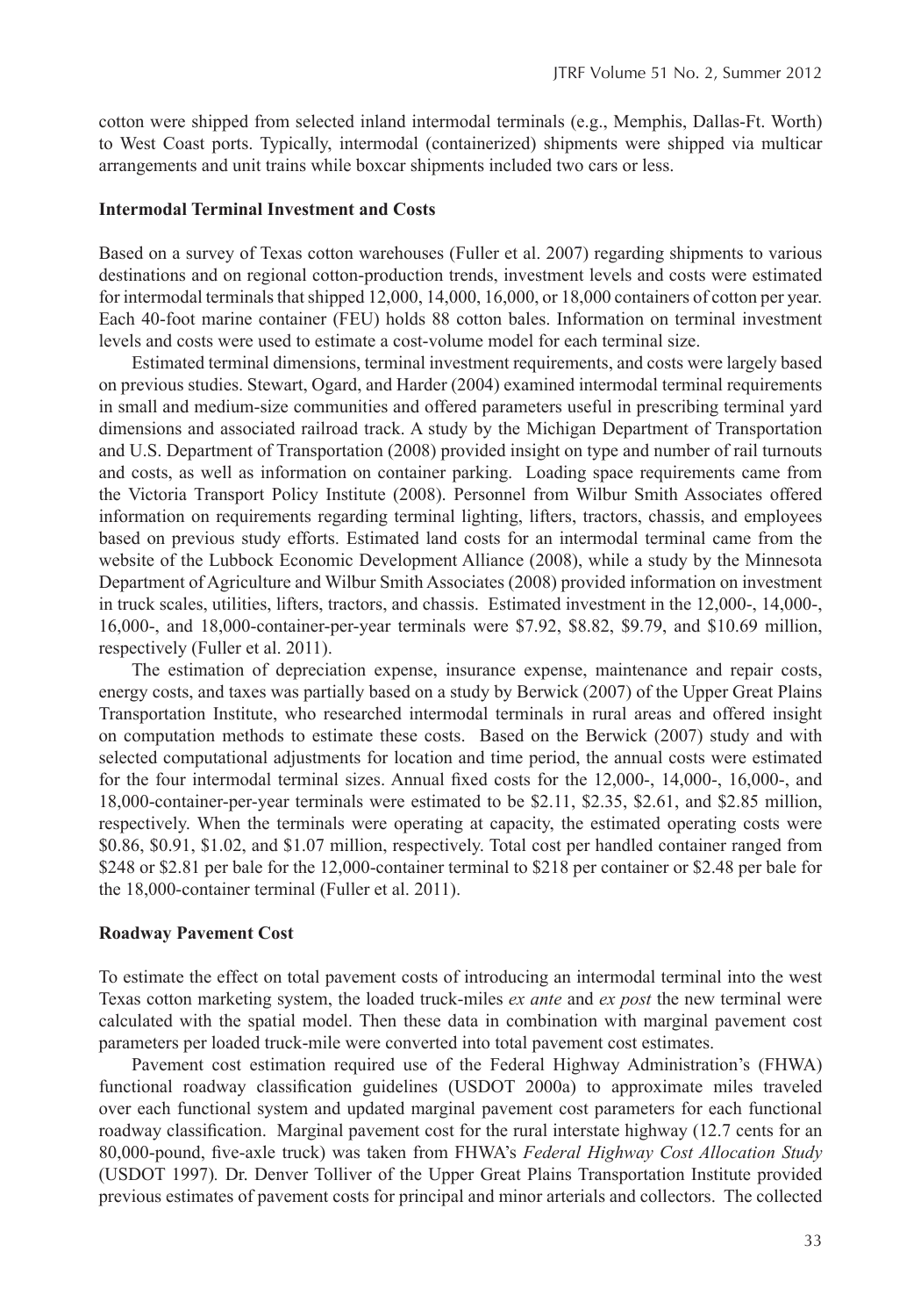pavement costs were subsequently updated with FHWA's *Construction Cost Trends for Highways, Table PT-1* (USDOT 2010) and FHWA's *Price Trends for Federal-Aid Highway Construction* (USDOT 2006*)*. After consideration of federal and state fuel taxes (44.4 cents per gallon) and an estimated 5.5-miles-per-gallon fuel efficiency, the uncompensated marginal costs per loaded truckmile were estimated for an 80,000-pound, five-axle truck operating on interstate (\$0.059), principal arterial (\$0.259), minor arterial (\$0.359), and collector (\$0.876) roadways.

## **CO<sup>2</sup> Emissions**

The anticipated reduction in CO<sub>2</sub> emissions that result from introducing a new intermodal terminal in west Texas was estimated by contrasting truck mileages obtained from spatial model solutions *ex ante* and *ex post* the new facility in combination with CO<sub>2</sub> emission per truck-mile. In particular, truck mileages from these solutions in combination with CO<sub>2</sub> emissions per loaded and empty truckmile were used to estimate total emissions *ex ante* and *ex post* the new terminal.

The Center for Air Quality Studies at the Texas Transportation Institute provided a per-mile CO<sub>2</sub> emission rate for loaded Class 8 trucks operating at average speeds: the emission rate was estimated with MOVES 2010 (EPA 2010). At an assumed average speed of 55 miles per hour, the Class 8 truck has a CO<sub>2</sub> emission rate of 2,003.7 grams per loaded mile. For empty truck mileage, the emission rate was adjusted downward in proportion to reduced fuel consumption. Franzese et al. (2009) analyses indicate the reasonableness of the rule of thumb "that each additional 10,000 pounds of payload decreases fuel economy about 5%." Further, the Federal Railroad Administration's *Comparative Evaluation of Rail and Truck Fuel Efficiency in Competitive Corridors* (USDOT 2009) indicate the reasonableness of this rule of thumb. Based on these data, the CO<sub>2</sub> emission rate per loaded truck-mile was estimated to be 2,003.7 grams, and the rate per empty truck-mile was 1,615.8 grams.

Important quantities of cotton that involve a truck, chassis, and container (source-loaded) are transported from west Texas to Dallas-Fort Worth terminals. Typically, the container is empty when departing the intermodal terminal; therefore, for all CO<sub>2</sub> computations, it was assumed that one-half of the round-trip mileage associated with source-loaded cotton involves empty truck-miles. Further, based on information from a truck broker, it was assumed that all truck-transported cotton moving via van/flatbed into Dallas-Fort Worth involved a backhaul percentage of 50%.

Introduction of an intermodal terminal in west Texas will require the railroad to reposition empty containers from the Dallas-Fort Worth complex to the west Texas terminal. The net effect of this activity is assumed to be neutral regarding railroad's CO<sub>2</sub> emissions. *Ex ante* the west Texas terminal, truck-transported west Texas cotton would be routed to Dallas-Fort Worth and placed in containers for shipment to West Coast ports. This containerized cotton will pass through west Texas on its route to West Coast ports. *Ex post* the west Texas facility, empty containers will be routed by railroad to west Texas and then loaded for shipment to West Coast ports. Thus, the affected mileage that the rail-transported container travels is little altered by introduction of an intermodal terminal. Therefore, it was assumed that railroad CO<sub>2</sub> emissions would not be significantly affected by the introduction of an intermodal terminal in west Texas.

## **RESULTS**

## **Feasibility of Intermodal Terminal**

Initial analyses with the spatial model focused on determining total revenues and associated volumes resulting from alternative per-bale charges by the new or hypothetical intermodal terminal in Lubbock. This process was designed to determine feasibility of various per bale charges that might be levied by the hypothetical terminal and its associated total revenues. After determination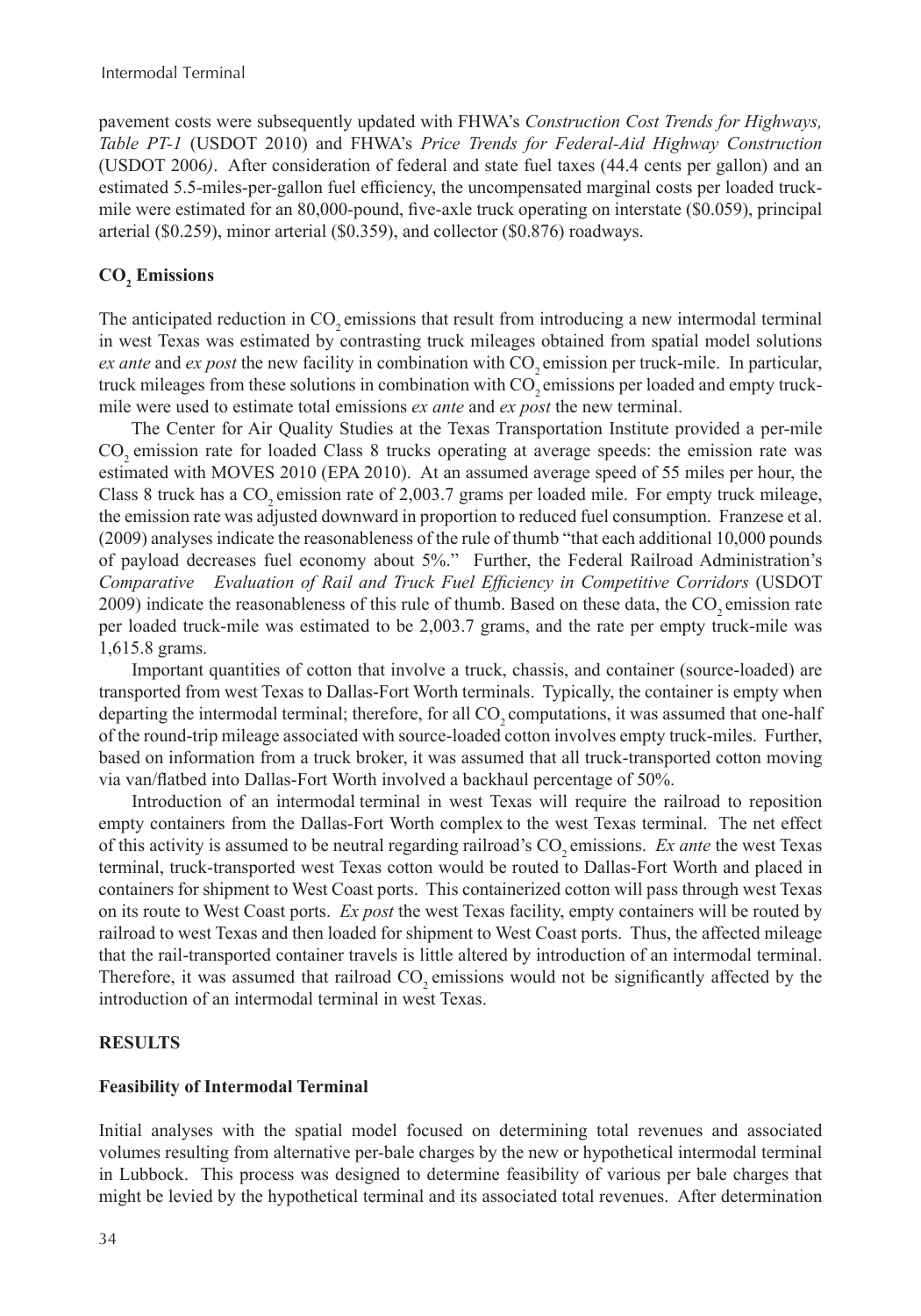of an attractive per-bale charge, a linear total revenue equation was generated for the hypothetical terminal. The total revenue equation in combination with the linear total cost equation (fixed and variable costs) for each of the four intermodal terminal sizes was used to determine the break-even output and profitability for each terminal size. No constraints relating to terminal size were placed into the spatial model when identifying attractive per-bale charges that might be levied by the new facility. Further, there was no need to segregate the effect of the current intermodal operator since trade sources indicated the current facility would close with the opening of the hypothetical facility.

The least-cost spatial model projected that 3.57 million bales would be assembled to the hypothetical intermodal terminal if \$1 per bale were charged above all costs and when the charge was increased to \$2, \$3, \$4, and \$5 per bale the associated terminal volume declined to 3.08, 2.58, 2.02, and 0.538 million bales, respectively. These analyses show a \$4 per-bale charge (\$352 per container) would generate the greatest intermodal terminal revenue (\$4 per bale  $\times$  2.02 million bales  $=$  \$8.08 million).

The developed linear cost-volume model for the 12,000-, 14,000-, 16,000-, and 18,000-container terminals in combination with the \$4 per-bale revenue was used to identify terminal profitability and break-even volumes. The estimated break-even volume for the 12,000-, 14,000-, 16,000-, and 18,000-container terminals was 7,539, 8,211, 9,061, and 9,758 containers per year, respectively (Table 2). All containers are assumed to be 40-foot marine containers (FEU), which hold 88 bales. When the terminal operates at capacity, the expected annual returns above specified costs for the four analyzed terminals (12,000-, 14,000-, 16,000-, and 18,000-container terminals) are an estimated \$1.25, \$1.66, \$2.00, and \$2.41 million, respectively, and the estimated rates of return on investment were 15.8%, 18.8%, 20.4%, and 22.5% (Table 2). Rates of return were estimated by dividing returns above specified costs (Table 2) for each size of container terminal by its associated investment and multiplying the resulting value by 100. Rate of return calculations were as follows for each respective intermodal terminal (\$ values in millions):  $$1.25/\$7.92 = 15.8\%$ ;  $$1.66/\$8.82 = 18.8\%$ ;  $$2.00/\$9.79 = 20.4\%;$  \$2.41/\$10.70 = 22.5%.

|                                                  | Containers per<br>Year<br>(FEU)<br>12,000 | Container per<br>Year<br>(FEU)<br>14,000 | Container per<br>Year<br>(FEU)<br>16,000 | Containers per<br>Year<br>(FEU)<br>18,000 |
|--------------------------------------------------|-------------------------------------------|------------------------------------------|------------------------------------------|-------------------------------------------|
| Fixed Cost (\$)                                  | 2,113,466                                 | 2,354,044                                | 2,613,110                                | 2,853,593                                 |
| Management, Employee, and Other<br>Expenses (\$) | 860,080                                   | 914,001                                  | 1,017,978                                | 1,072,030                                 |
| Total Cost (\$)                                  | 2,973,546                                 | 3,268,045                                | 3,631,088                                | 3,925,623                                 |
|                                                  |                                           |                                          |                                          |                                           |
| Total Revenue (\$)                               | 4,224,000                                 | 4,928,000                                | 5,632,000                                | 6,336,000                                 |
| Break-Even Volume (Containers)                   | 7,539                                     | 8,211                                    | 9,061                                    | 9,758                                     |
| Returns above Specified Costs (\$)               | 1,250,454                                 | 1,659,955                                | 2,000,912                                | 2,410,377                                 |
| Rates of Return on Investment $(\%)$             | 15.8                                      | 18.8                                     | 20.4                                     | 22.5                                      |

**Table 2: Estimated Annual Revenues and Costs for 12,000-, 14,000-, 16,000-, and 18,000-Containers-per-Year Intermodal Terminal Operating in Lubbock, Texas**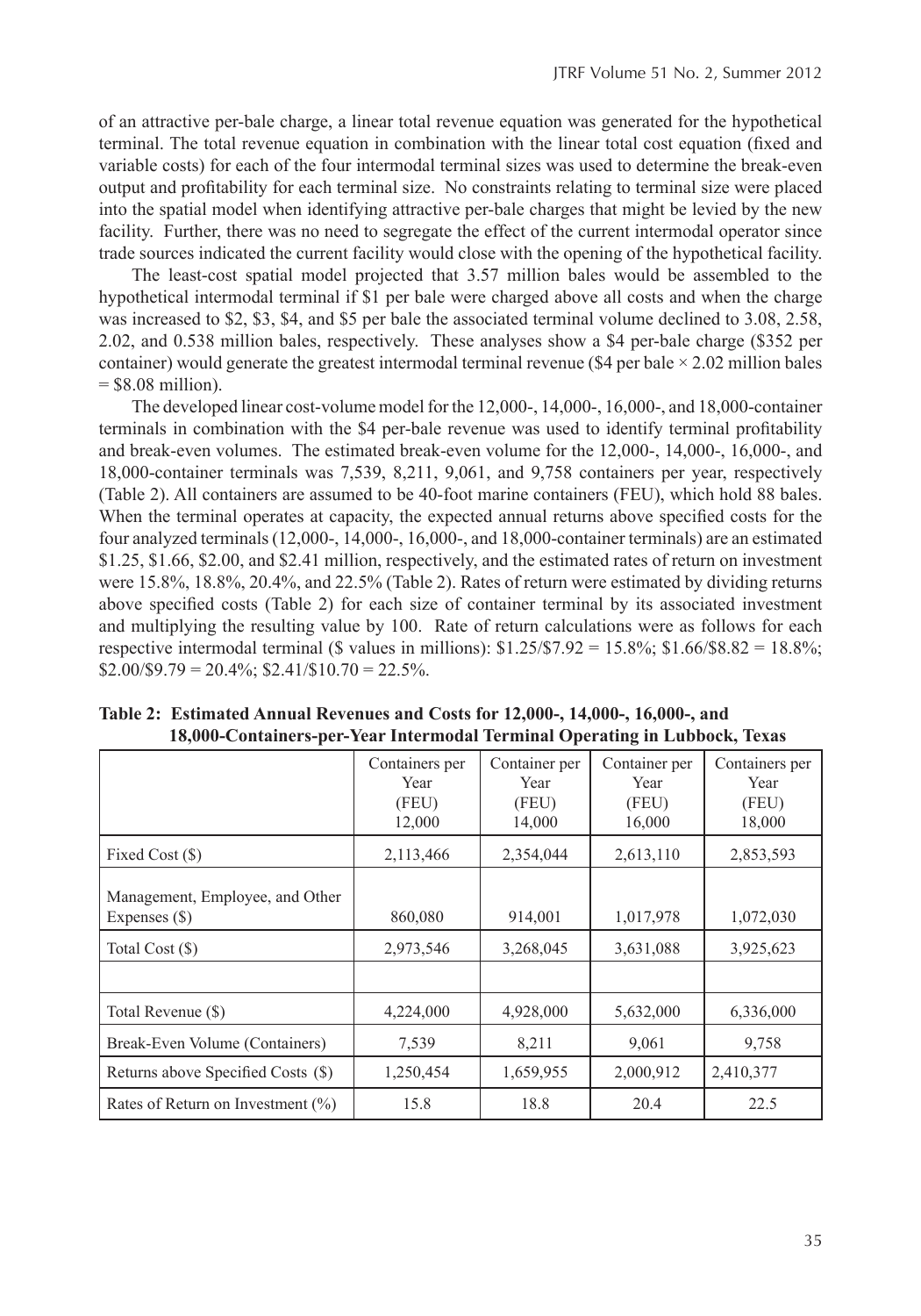## **Sensitivity of Intermodal Terminal's Feasibility to Selected Exogenous Forces**

Low and high regional cotton-production levels were included in the spatial model to evaluate the effect on the feasibility of the hypothetical intermodal terminal. The analysis shows that at the high production levels of 2005 and 2007 (7.0 million bales), the Lubbock terminal would attract 2.66 million bales, whereas at the low production level of 2.54 million bales (2000 production), approximately 1.7 million bales would transit the Lubbock terminal. These analyses indicate the largest of the examined intermodal terminals (18,000 containers per year or 1.58 million bales) would have ample cotton supplies to operate at full capacity in all years during 2000–2009.

Additional analysis was carried out to determine if operation of an existing intermodal terminal in Amarillo, Texas, as a cotton shipping center would unfavorably affect the economic feasibility of the hypothetical Lubbock terminal. Amarillo is approximately 120 miles north of Lubbock and is at an extended distance from the intensive cotton-production area surrounding Lubbock. Further, in contrast to Lubbock, Amarillo has modest cotton warehouse capacity and associated cotton marketing infrastructure. Regardless, USDA's Farm Service Agency showed one large cotton warehouse to operate in Amarillo (USDA 2009b). Further, Amarillo is located on the Burlington Northern (BNSF) railroad line that connects the Chicago area to southern California, a route that transports empty containers from the Midwest to California; therefore, a possible opportunity to efficiently route empty containers into the Amarillo terminal.

The spatial model featuring the hypothetical intermodal terminal in Lubbock was modified to allow assembly of cotton to Amarillo from area gins and warehouses and its shipment to West Coast ports. The modified model reflected flatbed/van costs of trucking into an Amarillo transloading warehouse and associated drayage charges to the Amarillo intermodal terminal as well as a sourceloaded assembly system involving truck, container, and chassis. Further, the modified model included a charge by the Amarillo terminal for container handling and lifts, and an estimated railroad rate to West Coast ports.

Analysis showed operation of the Amarillo intermodal facility as a cotton shipping site has negative implications for investment in the hypothetical Lubbock terminal. If the source-loaded assembly system (truck, container, and chassis) operating around Lubbock and Amarillo was limited to a distance of 50 miles and the flatbed/van system was without distance restrictions, the Lubbock intermodal terminal volume would decline modestly to 1.9 million bales from 2.02 million bales (\$4 per-bale charge), with an estimated quantity through Amarillo of 0.147 million bales. However, if Amarillo and Lubbock had a source-loaded assembly system operating at a distance of 100 miles, Lubbock's hypothetical intermodal terminal would experience a precipitous loss in volume, handling an estimated 0.76 million bales, while the Amarillo terminal would increase to 1.69 million bales. Therefore, the investment required to construct and operate the hypothetical facility in Lubbock places it at a competitive disadvantage to the existing intermodal terminal in Amarillo.

Many agricultural crop producers, including cotton producers, participate in federal commodity programs. Removal of these commodity programs could influence west Texas cotton production and the feasibility of the hypothetical intermodal terminal in Lubbock. An investigation of this concern showed that flexibility provisions of recent farm legislation and high cotton prices since 2008 have reduced the influence of selected federal subsidies. However, federally subsidized crop insurance has in recent years been a major determinant of cotton plantings in the study area. If this program were curtailed, riskier dry land cotton production may exit the production region and unfavorably affect the feasibility of the intermodal terminal.

## **Effect of Intermodal Terminal on Annual Roadway Pavement Costs**

By contrasting spatial model solutions representing the current cotton marketing system and a marketing system featuring the hypothetical terminal, it was possible to estimate how truck routes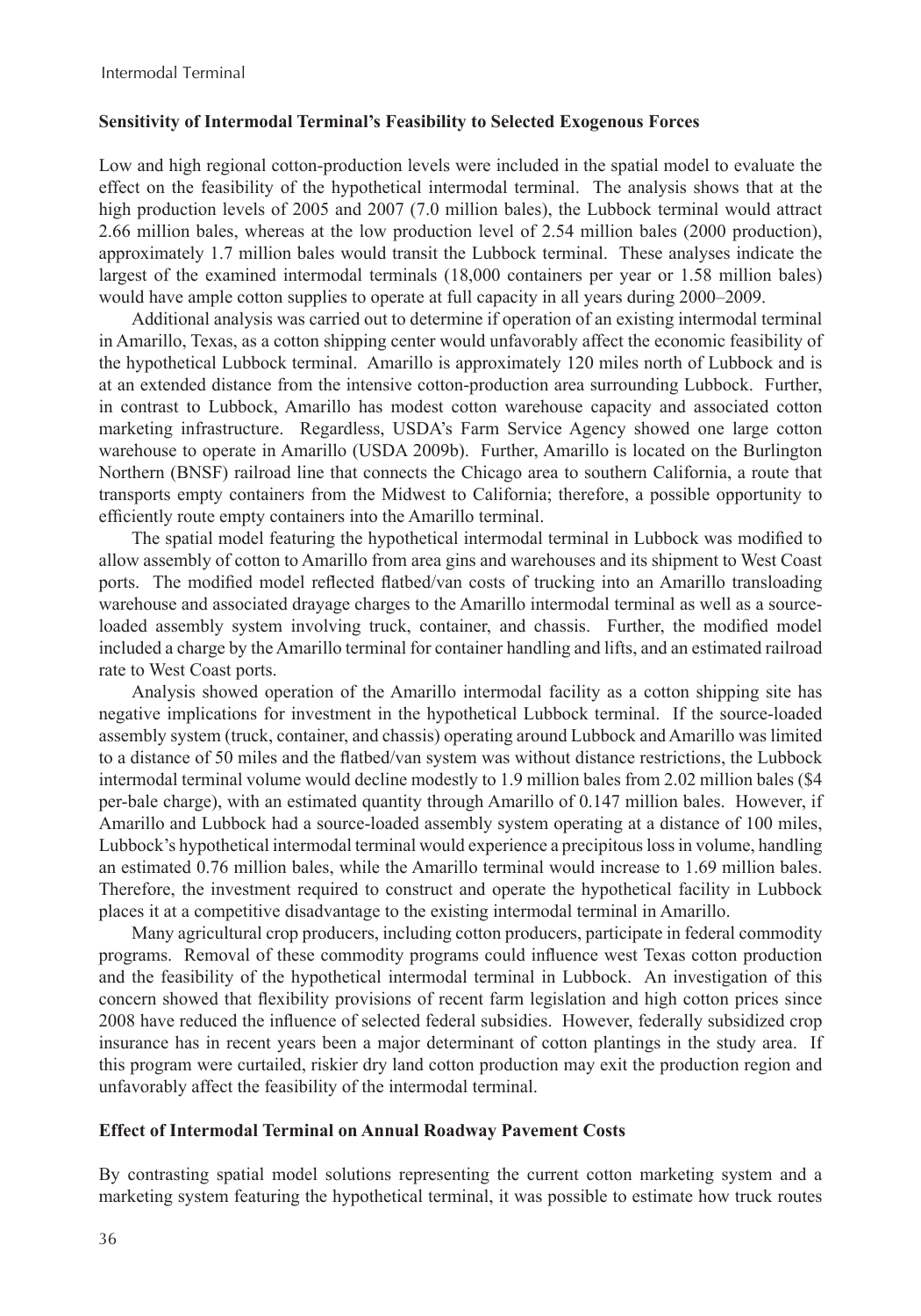and loaded truck-miles would be affected by the new facility. Unfortunately, measurement of truck routes and loaded truck-miles associated with the current cotton transportation system was complicated by the small intermodal operator in Lubbock who ships an unknown number of bales per year to the West Coast. Trade sources indicate the private intermodal operation annually ships from 500,000 to 750,000 cotton bales from Lubbock to West Coast ports. Therefore, the current cotton marketing system was represented by two spatial model solutions where one solution featured a Lubbock volume constraint of 500,000 bales and the other a 750,000 bale constraint. This approach yields a range of truck-miles associated with the current marketing system and, therefore, a range of saving associated with the hypothetical terminal.

The two spatial model solutions representing the current cotton marketing system were perused to obtain all origin-destination combinations for truck haulage between involved cotton warehouses and terminals. Next, a routing code was used to record the routes between these facilities from which mileages traveled via interstate, principal arterial, minor arterial, and collector roadways were measured. Although the portion of miles traveled via each functional roadway classification varied, principal arterials and interstates were the primary roadway carriers (85%) while minor arterials (12%) and collectors (3%) had a lesser role. Finally, the total recorded mileages via each functional roadway classification was multiplied by estimated uncompensated marginal costs per loaded truck-mile for interstate (\$0.059), principal arterial (\$0.259), minor arterial (\$0.359), and collector (\$0.876) roadways to arrive at a range of total annual pavement cost estimates. Similarly, the spatial model solution featuring introduction of the hypothetical intermodal terminal in Lubbock was analyzed and estimated parameters representing various functional roadway classifications used to estimate an annual pavement cost.

When the current private operator in Lubbock is assumed to handle 500,000 bales, the analysis shows 9.80 million loaded truck-miles would be expended in assembling west Texas cotton to the existing cotton marketing facilities in Lubbock and Dallas-Fort Worth, and when the existing Lubbock operation handles 750,000 bales, total loaded truck-miles decline to 9.02 million. As expected, total loaded truck-miles decline when the current Lubbock operator handles greater volumes since less west Texas cotton is routed to the distant Dallas-Ft. Worth intermodal terminals. The corresponding uncompensated annual pavement cost associated with shipment of 500,000 bales via Lubbock is an estimated \$2.26 million, and with 750,000 bales, an estimated \$2.08 million.

The cotton marketing system featuring the hypothetical intermodal terminal in Lubbock and existing intermodal terminals in Dallas-Fort Worth is estimated to annually expend 5.27 million loaded truck-miles and incur annual uncompensated pavement costs of \$1.11 million. Based on these values, introduction of the hypothetical intermodal terminal in Lubbock is estimated to reduce uncompensated pavement cost between \$0.97 million ( $$2.08 - $1.11 = $0.97$ ) and \$1.15 million per year  $(\$2.26 - \$1.11 = \$1.15)$ .

#### **Effect of Intermodal Terminal on CO2 Emissions**

To calculate the anticipated reduction in CO<sub>2</sub> emissions associated with introduction of the hypothetical intermodal terminal in Lubbock, an approach similar to that used in estimation of roadway pavement costs was followed. The CO<sub>2</sub> emissions associated with the current private intermodal terminal operation in Lubbock when handling 500,000 bales and then 750,000 bales were estimated with the spatial model. Then, the resulting range of  $CO<sub>2</sub>$  emission values were contrasted with the CO<sub>2</sub> emission estimate associated with introduction of the hypothetical intermodal terminal in Lubbock.

The developed spatial model records the selected truck assembly system for each origindestination combination and *ex post* the spatial model solution aggregates the mileage for each assembly system on selected corridors. The resulting mileage values for each truck assembly system in combination with estimates regarding backhaul and empty-mile ratios on evaluated corridors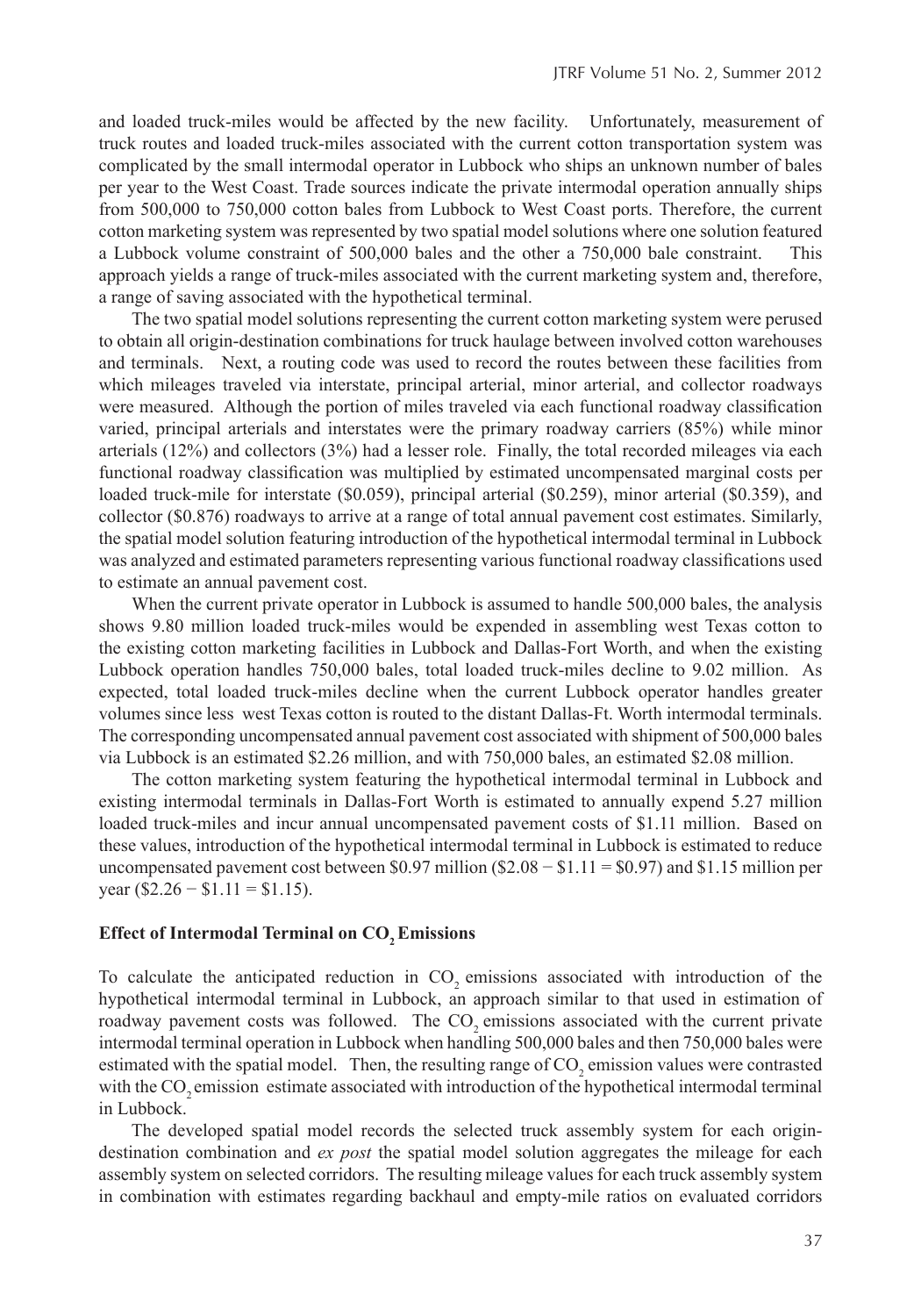were used in combination with estimates of  $CO<sub>2</sub>$  emissions per loaded (2,003.7 grams) and empty mile  $(1615.8 \text{ grams})$  to convert mileages into  $CO$ , emissions.

Total annual  $CO<sub>2</sub>$  emissions attributable to truck assembly were estimated to be 38,667 short tons when marketing west Texas cotton if the private terminal operator in Lubbock handles 500,000 bales and truck-assembled cotton to Dallas-Fort Worth terminals is included in the  $CO_2$  computation. Total annual CO<sub>2</sub> emissions attributable to truck assembly are estimated to be 35,566 short tons when the current Lubbock operator expands volume to  $750,000$  bales. As expected, estimated  $CO$ , emissions decline when the current Lubbock operator handles greater volumes since less west Texas cotton is required to travel extended distances into Dallas-Ft. Worth intermodal terminals.

If the intermodal terminal in Lubbock were implemented (two million bales), total  $CO$ , emissions would decline to 20,588 short tons; this yields reductions in  $CO_2$  emissions that range from 14,978 (35,566 − 20,588 = 14,978 short tons) to 18,079 (38,667 − 20,588 = 18,079 short tons) short tons per year. Based on the Tol  $(2005)$  estimate regarding the marginal cost of CO<sub>2</sub> (\$39 per short ton), the estimated annual value of reduced CO<sub>2</sub> emissions range between \$0.584 million (14,978 short tons x \$39= \$584,142) and \$0.705 million (18,079 short tons x \$39 = \$705,081) per year.

#### **CONCLUSIONS**

This study examines the economic feasibility of investment in an intermodal terminal in west Texas to accommodate cotton exports and explores its implications for reducing roadway maintenance costs and CO<sub>2</sub> emissions. Cotton is a leading agricultural commodity in Texas, which is highly dependent on the international market and truck transport from west Texas to the Dallas-Fort Worth metroplex for purposes of accessing containerized railroad transportation to West Coast ports. Much of the analysis was accomplished with a spatial model representing the U.S. cotton industry. The least-cost model features cotton handling, storage, and five transportation systems that link cotton gins to warehouses and ultimately to intermodal terminals, domestic textile mills, U.S. port areas, and border-crossing sites.

The analyses show an intermodal terminal in west Texas' intensive cotton-production region (Lubbock) to be economically viable. It is estimated that the facility could attract about two million bales, or nearly 30% of Texas' average cotton production. The largest intermodal terminal examined in this study (18,000 container shipments per year or 1.58 million bales) would require an investment of \$10.69 million and would be expected to earn a rate of return on investment exceeding 20%. Additional analyses show the 18,000 container-per-year terminal would attract profitable volumes during the region's lowest cotton-production years, but would be vulnerable if an existing intermodal terminal at a nearby location (Amarillo) were to commence cotton shipments to West Coast ports.

Implementation of an intermodal terminal in west Texas that handles approximately two million cotton bales is estimated to reduce truck (80,000-pound, five-axle) travel on state roadways by an estimated 3.75 to 4.53 million loaded truck-miles and to lower annual pavement expenditures by approximately \$1 million. The reduced truck-miles expended to assemble Texas cotton to intermodal facilities are estimated to reduce  $CO$ , emissions by  $42\%$  (14,978 short tons) to  $47\%$  (18,079 tons) relative to the current marketing system. The estimated value of the reduced  $CO<sub>2</sub>$  emissions range between \$0.584 and \$0.705 million per year.

In summary, the analysis indicates investment in intermodal terminals in rural areas may offer opportunities to improve commodity marketing efficiency, and reduce roadway maintenance costs and vehicle emissions.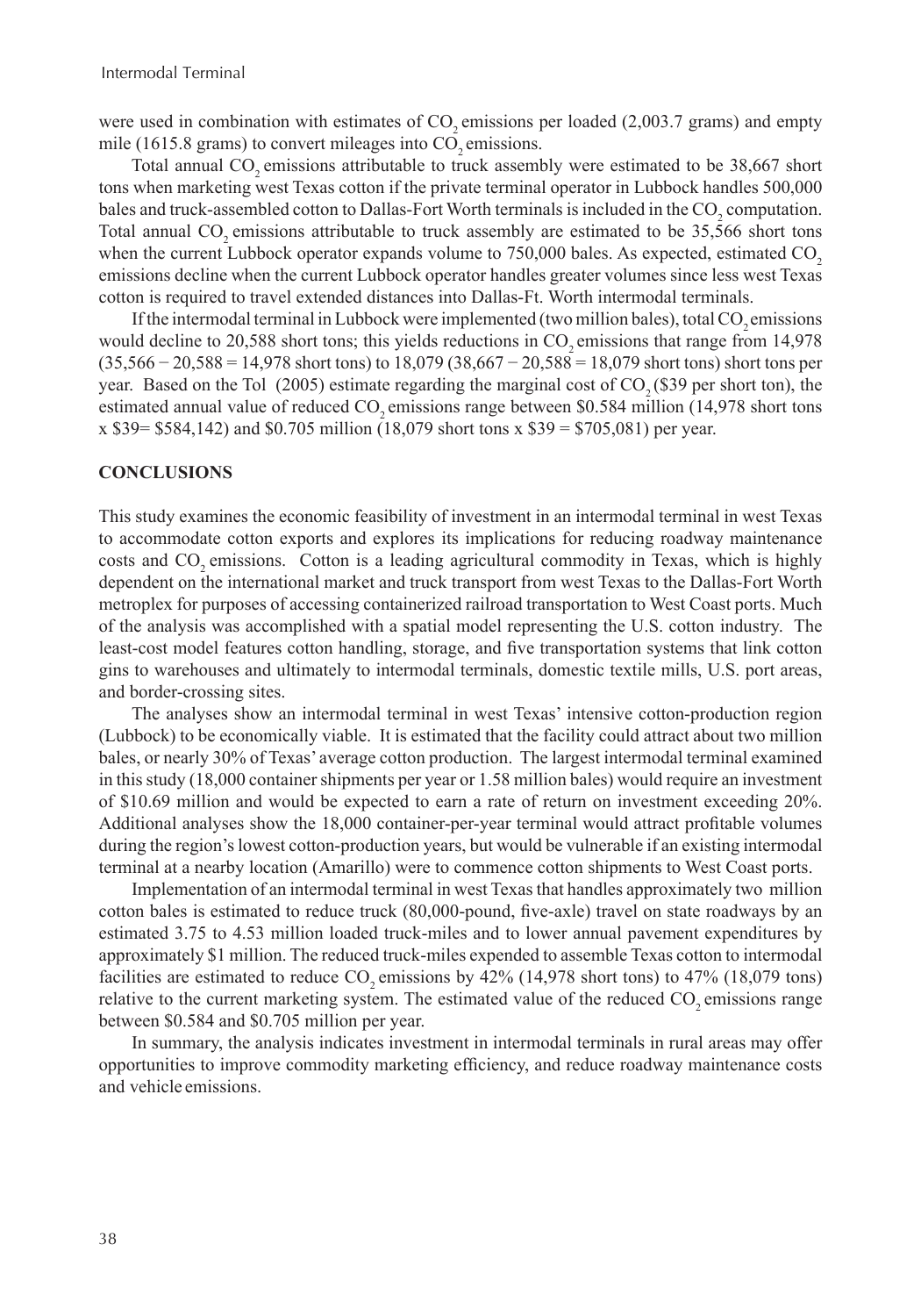## **References**

Andrieu, N. and L. Weiss. *Transport Mode and Network Architecture: Carbon Footprint as a New Decision Metric.* Master's thesis. Massachusetts Institute of Technology, 2008. Accessed September 12, 2010. http://dspace.mit.edu/handle/1721.1/45250.

Babcock, M. W., J. L. Bunch, J. Sanderson, and J. Witt. *Economic Impacts of Railroad Abandonment on Rural Kansas Communities.* Kansas Department of Transportation, Report No. KS-03-4, 2003a, Topeka, Kansas.

Babcock, M.W., J. L. Bunch, J. Sanderson, and J. Witt. "Impact of Short Line Railroad Abandonment on Highway Damage Costs: A Kansas Case Study." *Journal of the Transportation Research Forum* 57 (4),(2003b): 105–121.

Berwick, M. *Feasibility of a LogisticsCenterIncludingContainer/TrailerIntermodal Transportation in Fargo/Moorhead.* Report DP193, Upper Great Plains Transportation Institute, North Dakota State University, Fargo, North Dakota, September 2007. Accessed June 18, 2010. http://www. ugpti.org/pubs/pdf/DP193.pdf.

Bitzan, J. and D. Tolliver. *North Dakota Strategic Freight Analysis. Item IV. Heavier Loading Rail Cars.* MPC Report 01-127.4, Mountain-Plains Consortium: A program of Upper Great Plains Transportation Institute, North Dakota State University, Fargo, North Dakota, 2001.

Cotton Board. *Gin Code List*, 2009. Accessed May 18, 2010. http://www.cottonboard.org/CB\_ Home.aspx?SectionID=4&ContentURL=CBBuyer1\gincodelist.htm&TabID=2&ContentType=2& ContentURLID=29.

Environmental Protection Agency (EPA). *MOVES Motor Vehicle Emissions Simulator.* Office of Transportation and Air Quality, 2010. Accessed August 12, 2010. http://www.epa.gov/otaq/models/ moves/index.htm.

Fellin, L., S. Fuller, J. Kruse, S. Meyers, and A. Womack. "The Upper Mississippi and Illinois Rivers as Grain Transport Arteries: A Spatial Equilibrium Analysis." *Journal of the Transportation Research Forum* 47 (2), (2008):73–88.

Franzese, O., H. E. Knee, and L. Slezak. *Effect of Tires on Class-8 Heavy Truck Fuel Efficiency,* 2009. Accessed March 23, 2010. http://info.ornl.gov/sites/publications/files/ Pub20686.pdf.

Fuller, S., J. Robinson, F. Fraire, and S. Vadali. *Improving Intermodal Connectivity in Rural Areas to Enhance Transportation Efficiency: A Case Study.* University Transportation Center for Mobility, Texas Transportation Institute, The Texas A&M University System, May 2011. Accessed June 3, 2011. http://utcm.tamu.edu/publications /final\_reports/Fuller\_07-07.pdf

Fuller, S., J. Park, and J.R.C. Robinson. "Cotton Transportation and Logistics: A Dynamic System." Transportation Research Forum, *48th Proceedings of the Transportation Research Forum*, Boston, Massachusetts, March 2007. Accessed March 20, 2008. http://www.trforum.org/forum/viewabstract. php?id=233

Intercontinental Exchange (ICE). *CottonCertified StockReport,* 2009.Accessed May 8, 2010. https:// www.theice.com/marketdata/reports/ReportCenter.shtml?reportId=4 &productId=588&hubId=732.

Lubbock Economic Development Alliance. *Property Values,* 2008*.* Accessed March 15, 2010. http://www.lubbockeda.org/.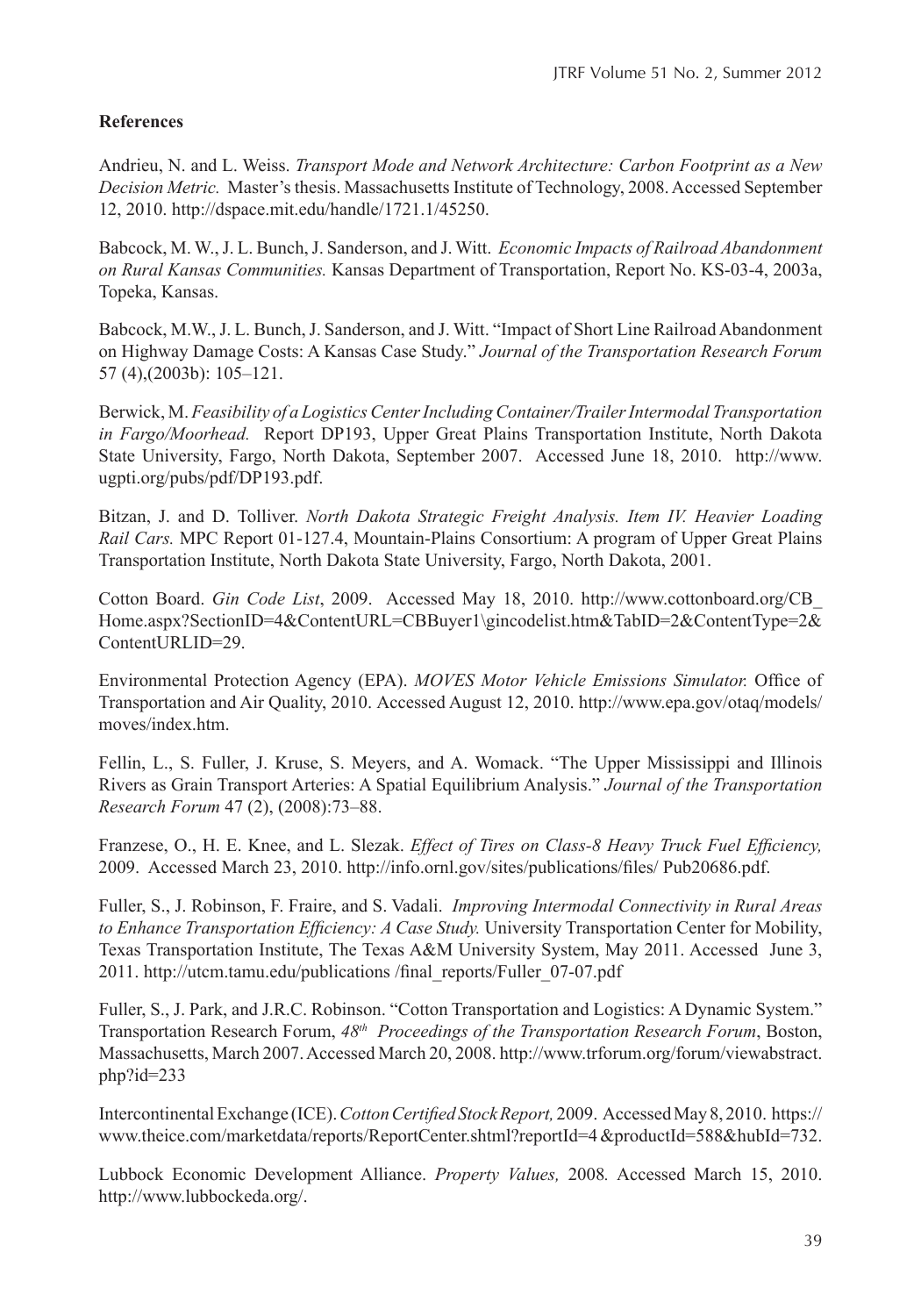Manta. *Broadwoven Fabric Mills, Companies in the U.S.,* 2009a. Accessed May 16, 2010. http:// www.manta.com/mb\_34\_E90D3\_000/broadwoven\_fabric\_mills\_cotton.

Manta. *Cotton Spinning Mills in the U.S*., 2009b. Accessed May 16, 2010. http://www.manta.com/ mb 34 E9119\_000/yarn\_spinning\_mills.

McKinnon, A. *CO2 Emissions from Freight Transport in the UK*. Report prepared for the Climate Change Working Group of the Commission for Integrated Transport, Logistics Research Center, Heriot-Watt University, Edinburgh, Scotland, 2007. Accessed July 21, 2010. http://resilientcities. gaiaspace.org/mushin/files/-1/7/2007climatechange-freight.pdf.

Michigan Department of Transportation and the U.S. Department of Transportation. *Detroit Intermodal Freight Terminal: Wayne and Oakland Counties, Cost Estimates*, August 2008.

Minnesota Department of Agriculture and Wilbur Smith Associates. *Assessing Feasibility of Intermodal Transport of Agricultural and Related Products on Short Line and Regional Railroads.* Minnesota Department of Agriculture, 2008. Accessed June 8, 2010. http://www.mda.state.mn.us/ news/publications/food/business&marketing/ intermodaltrans.pdf.

Stewart, R., L. Ogard, and F. Harder. "Intermodal Terminal Requirements for Small to Medium Size Communities: A Case Study." Transportation Research Board, 83rd Annual Meeting, Washington, D.C., January 2004.

Surface Transportation Board (STB). *Public Use Waybill*, 2009. Accessed May 24, 2010. http:// www.stb.dot.gov/stb/industry/econ\_waybill.html.

Texas Cotton Association. *Texas Warehouse Tariffs,* 2009.Accessed April 22, 2010. http://www. storesonline.com/site/417921/page/428041.

Tol, R.S. "The Marginal Damage Costs of Carbon Dioxide Emissions: An Assessment of Uncertainties." *Energy Policy* 33 (16), (2005): 2064–2074.

Tolliver, D. and HDR Engineering, Inc. *Benefits of Rail Freight Transportation in Washington: A Multimodal Analysis*. Appendix D. Washington State Department of Transportation, Olympia, Washington, 2000.

U.S. Census Bureau. *Current Industrial Reports. M313P-Consumption on Cotton System and Stocks, Table 2. Consumption and Stocks, End of Period, Held by Consuming Establishments of Cotton, Manmade Fiber Staple, and Linters,* 2009a. Accessed May 14, 2010. http://www.census. gov/manufacturing/cir/historical\_data/m313p/index.html.

U.S. Census Bureau. *Current Industrial Reports. M313P-Consumption on Cotton System and Stocks, Table 2A. Stocks, End of Period, of Cotton Held in Public Storage and at Compresses,* 2009b. Accessed May 14, 2010. http://www.census.gov/manufacturing/ cir/historical\_data/m313p/ index.html.

U.S. Department of Agriculture (USDA). *Cotton and Wool Yearbook 2009*. Economic Research Service, 2009a. Accessed May 10, 2010. http://usda.mannlib.cornell.edu/ MannUsda/viewStaticPage. do?url=http://usda.mannlib.cornell.edu/usda/ers/89004/./2009/index.html

U.S. Department of Agriculture (USDA). *Cotton On-line Processing System*. Farm Service Agency, 2009b. Accessed June 12, 2010. https://dlnt01.fsa.usda.gov/logon.jsp.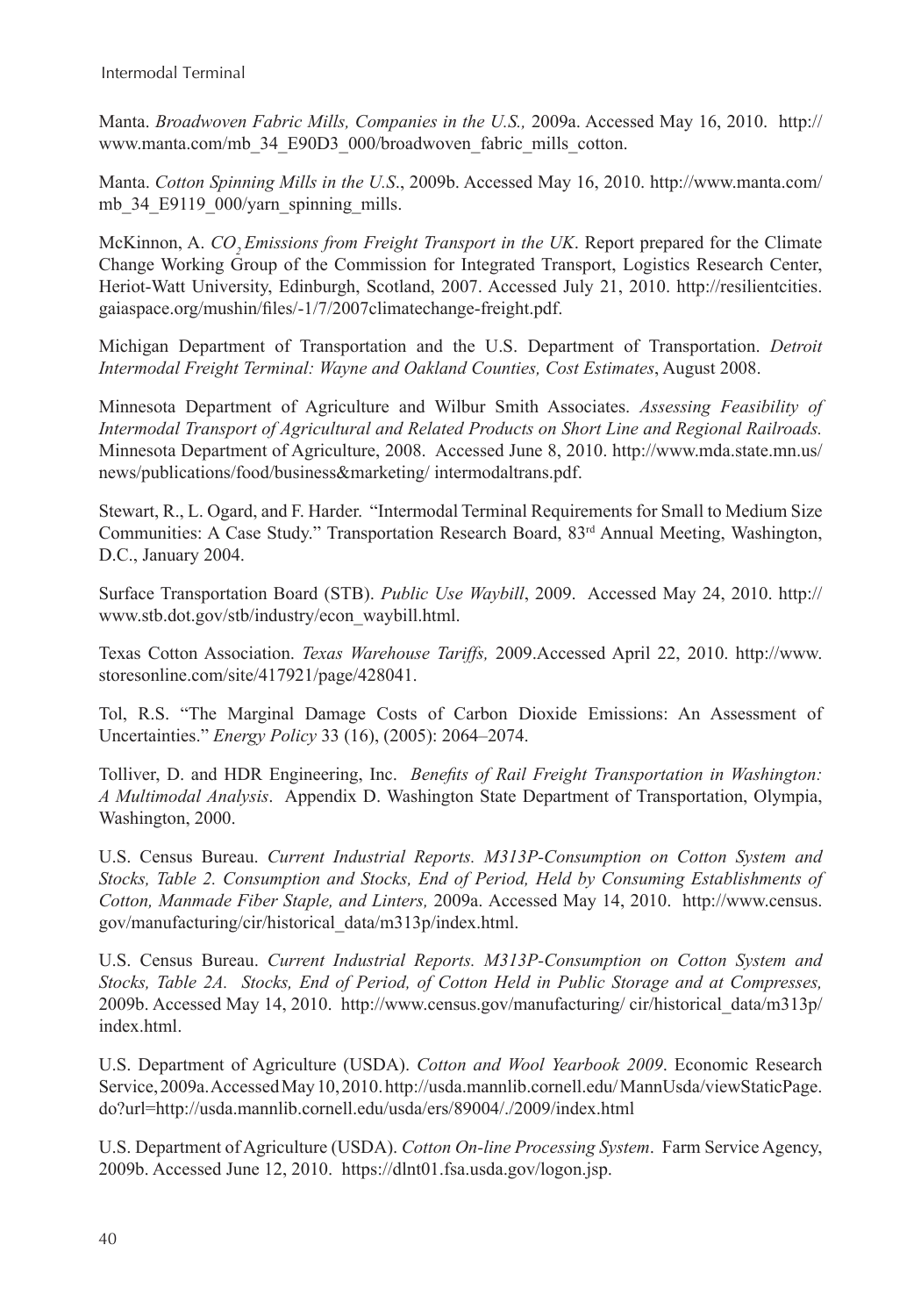U.S. Department of Agriculture (USDA). *Cotton Estimates*. Office of the Chief Economist, World Agricultural Demand and Supply Estimates, 2010. Accessed February 12, 2011. http://usda.gov/ oce/commodity/wasde

U.S. Department of Agriculture (USDA). *USDA-AMS Cotton Program, National Database*. Agricultural Marketing Service, 2009c. Accessed May 22, 2010. http://www.ams.usda.gov/ AMSv1.0/getfile?dDocName=STELDEV3018864.

U.S. Department of Agriculture (USDA). *Quick Stats 1.0*. National Agricultural Statistical Service, 2009d. Accessed May 23, 2010. http://www.nass.usda.gov/.

U.S. Department of Energy (USDOE). *Monthly On-Highway Retail Diesel Prices.* U.S. Energy Information Administration, 2009. Accessed May 18, 2010. http://tonto.eia.doe.gov/oog/info/ wohdp/diesel.asp.

U.S. Department of Transportation (USDOT). *Federal Highway Cost Allocation Study: Summary Report.* Federal Highway Administration, 1997. Accessed May 22, 2010. http://www.fhwa.dot.gov/ policy/hcas/summary/index.htm.

U.S. Department of Transportation (USDOT). *FHWA Functional Classification Guidelines.* Federal Highway Administration, 2000a. Accessed August 10, 2010. http://www.fhwa.dot.gov/planning/ fctoc.htm.

U.S. Department of Transportation (USDOT). *Price Trends for Federal-Aid Highway Construction.* Federal Highway Administration, 2006. Accessed February 23, 2011. http://www.fhwa.dot.gov/ programadmin/pt2006q1.cfm.

U.S. Department of Transportation (USDOT). Federal Highway Administration, *Comparative Evaluation of Rail and Truck Fuel Efficiency on Competitive Corridors***,** 2009. Accessed February 3, 2011. http://www.fra.dot.gov/Downloads /Comparative\_ Evaluation\_Rail\_Truck\_Fuel\_Efficiency. pdf.

U.S. Department of Transportation (USDOT). Federal Highway Administration, *Construction Cost Trends for Highways, Table PT-1,* 2010. Accessed August 10, 2010. http://www.fhwa.dot.gov/ohim/ nhcci/pt1.cfm.

Upper Great Plains Transportation Institute. *Feasibility of a Logistics Center Including Container/ Trailer Intermodal Transportation in the Fargo/Moorhead Area.* North Dakota State University, September 2007.

Vachal, K. and M. Berwick. *Exporting Local Grains viaContainerfrom an Illinois RiverAgricultural Hub,* 2008. Accessed June 14, 2010. http://www.ilsoy.org/\_data/media Center/files/608.pdf.

Victoria Transport Policy Institute. *Parking and Loading Space Minimum Requirements, Table 5.1- 6(f*), 2008. Accessed April 13, 2010. http://www.cityofvernon.org/assets/docs /ParkRegs.pdf.

Warner, J. and M. S. Terra. "Assessment of Texas Short Line Railroads." Transportation Research Board, 85th Annual Meeting, Washington, D.C., 2006. Accessed March 12, 2010. http://ctr.ra.utk. edu/LRRFT/cmte\_activities/papers/ TRBAM%2006-Warner Terra.pdf.

Washington State Department of Transportation. *East Washington Grain-Hauling Short-Line Rails.* Study performed by HDR Engineering, Inc., and Denver Tolliver, February 2003. Accessed March 24, 2009. http://www.palouse.org/rtpo/PRTPappendix Cgrainhaultin\_rpt.pdf.